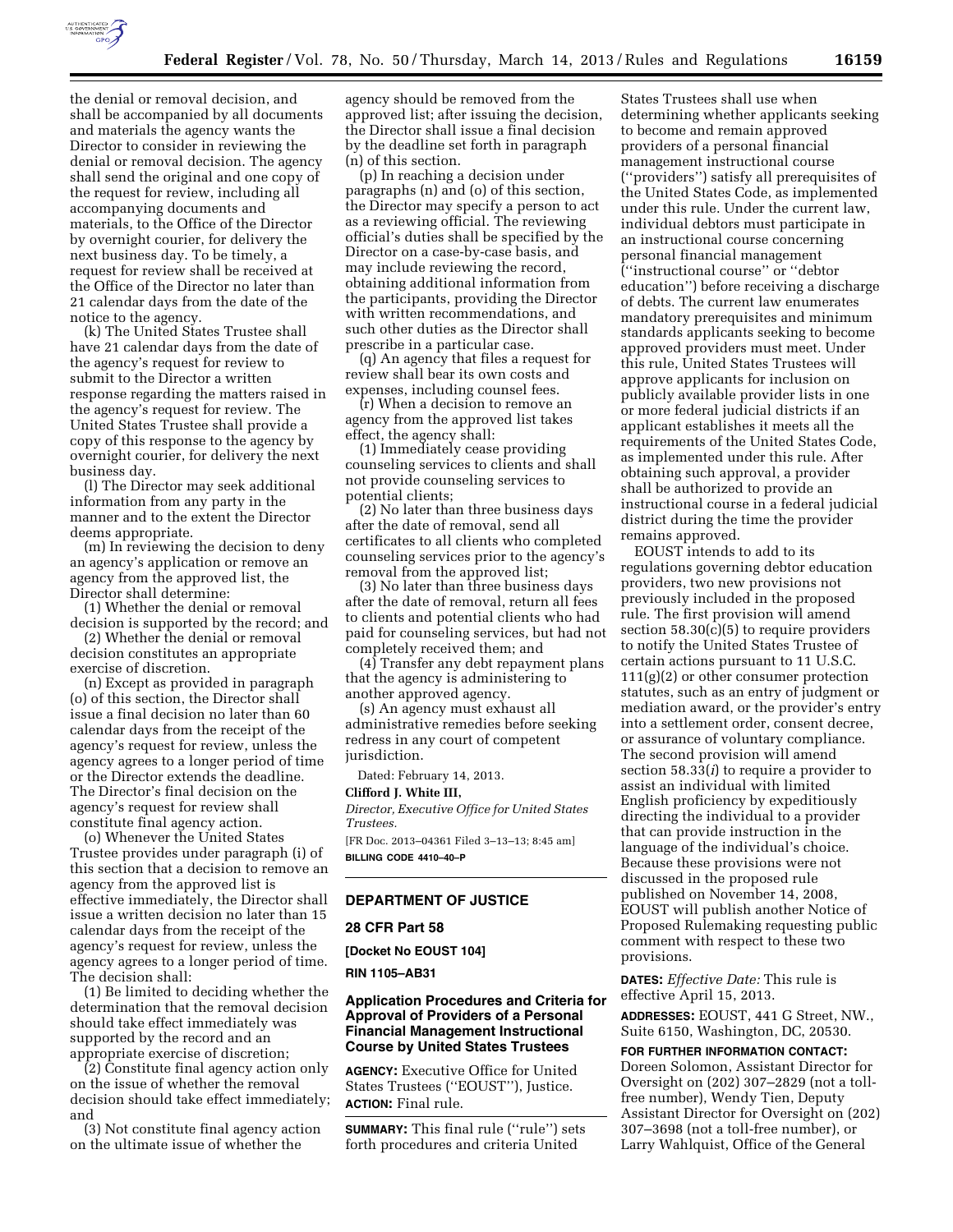Counsel on (202) 307–1399 (not a tollfree number).

**SUPPLEMENTARY INFORMATION:** On July 5, 2006, EOUST published an interim final rule entitled *Application Procedures and Criteria for Approval of Nonprofit Budget and Credit Counseling Agencies and Approval of Providers of a Personal Financial Management Instructional Course by United States Trustees*  (''Interim Final Rule''). 71 FR 38,076 (July 5, 2006). Due to the necessity of quickly establishing a regulation to govern the debtor education application process, EOUST promulgated the Interim Final Rule rather than a notice of proposed rulemaking (''proposed rule''). On November 14, 2008, at 73 FR 67,435, EOUST published a proposed rule on this topic in an effort to maximize public input, rather than publishing a final rule after publication of the Interim Final Rule. Before the comment period closed on January 13, 2009, EOUST received eleven comments. The comments received and EOUST's responses are discussed below. This rule finalizes the proposed rule with changes that, in some cases, reduce the burden on providers while maintaining adequate protection for debtors.

This rule implements the debtor education sections of the Bankruptcy Abuse Prevention and Consumer Protection Act of 2005 (''BAPCPA''), Public Law 109–8, 119 Stat. 23, 37, 38 (April 20, 2005), which are codified at 11 U.S.C. 111. Effective October 17, 2005, individual debtors under chapters 7, 13, and in some instances chapter 11, must receive from an approved provider debtor education before they may receive a discharge of their debts. 11 U.S.C. 111, 727(a)(11), 1141(d)(3),  $1328(g)(1)$ .

Section 111(b) of title 11, United States Code, governs the approval by United States Trustees of debtor education providers for inclusion under 11 U.S.C. 111(a)(1) on publicly available provider lists in one or more United States district courts. Section 111 of title 11 provides that, in applicable jurisdictions, a United States Trustee may approve an application to become an approved provider only after the United States Trustee has thoroughly reviewed the applicant's (a) qualifications, and (b) instructional course. 11 U.S.C. 111(b)(1). A United States Trustee has statutory authority to require an applicant to provide information with respect to such review. 11 U.S.C. 111(b)(1). EOUST reserves the right to publish on its public Web site non-confidential business information relating to debtor education providers,

including contact information, services provided, language support services offered, and fees charged for services.

After completing that thorough review, a United States Trustee may approve a debtor education provider only if the provider establishes that it fully satisfies all requisite standards. 11 U.S.C. 111(b). Among other things, an applicant must establish it will (a) provide trained personnel with adequate experience in providing effective instruction and services, (b) provide learning materials and teaching methodologies designed to assist debtors in understanding personal financial management, (c) if applicable, provide adequate facilities for providing an instructional course, (d) prepare and retain reasonable records to permit evaluation of the effectiveness of an instructional course, and (e) if a fee is charged, charge a reasonable fee, and provide services without regard to ability to pay the fee. 11 U.S.C. 111(d)(1).

This rule will implement those statutory requirements. By accomplishing that, the rule will help debtors obtain effective instruction from competent providers. It also will provide an appropriate mechanism by which applicants can apply for approval under section 111 of title 11 to become approved providers, and will enable such applicants to attempt to meet their burden of establishing they should be approved by United States Trustees under 11 U.S.C. 111.

# **Summary of Changes in Final Rule**

The final rule modifies the proposed rule by making it: (1) Less burdensome on providers; and (2) by providing technical or clarifying modifications. The modifications are summarized according to their classification below. A parenthetical reference to the regulatory text has been added to assist the reader in locating the relevant provisions of the rule. In addition, where applicable, a reference to the comment number, where a more detailed explanation of these changes is discussed, is included:

## *Modifications To Make the Final Rule Less Burdensome on Providers*

• The definition of ''material change'' has been revised to eliminate staff other than the provider's management or instructors (§ 58.25(b)(22)—comment # B6).

• A provider may disclose to debtors that, to the extent the provider is approved as a nonprofit budget and credit counseling agency pursuant to 11 U.S.C. 111(c), the United States Trustee has reviewed those credit counseling

services (§ 58.33(k)(8)—comment # B23).

• The reference to ''any applicable law'' in the prohibition that a provider take no action to limit debtors from bringing claims against the provider as provided in 11 U.S.C. 111(g)(2) has been deleted  $(\S 58.33(n)(5)$ —comment # B25).

• The rule has been revised to add a rebuttable presumption that a debtor lacks the ability to pay the instructional fee if the debtor's current household income is less than 150 percent of the poverty guidelines updated periodically in the **Federal Register** by the U.S. Department of Health and Human Services under the authority of 42 U.S.C. 9902(2), as adjusted from time to time, for a household or family of the size involved in the fee determination (§ 58.34(b)(1)—comment # B28).

• The United States Trustee is required to review the basis for the mandatory fee waiver policy one year after the effective date of the rule, and then periodically, but not less frequently than every four years  $(\S 58.34(b)(2)$ —comment # B28).

• The requirement that, for a provider to send an instructional certificate to a debtor's attorney, the debtor must make the request in writing to the provider has been deleted (§ 58.35(a)—comment # B30).

• The requirement that providers provide original signatures on certificates, in recognition of electronic filing in the bankruptcy courts and the technology used to generate certificates, has been deleted (§ 58.35(j)(2) comment # B34).

• The prohibition that providers not file certificates with the court has been deleted to enable providers to file certificates with the court should the Federal Rules of Bankruptcy Procedure be amended to authorize providers to file certificates with the court or to otherwise notify the bankruptcy court of course completion (§ 58.35(i) of the proposed rule).

### *Technical or Clarifying Modifications*

• The definition of ''debtor'' has been revised to apply only to such debtors that have sought an instructional course from an approved provider  $(\S 58.25(b)(8)$ —comment # B2).

• The definition of "limited English" proficiency'' has been revised to be consistent with that used by the Civil Rights Division of the Department of Justice (§ 58.25(b)(21)—comment # B5).

• The definition of ''material change'' has been amended to include a change in language services provided by the provider. Providers are already required to inform the United States Trustee of the languages they provide when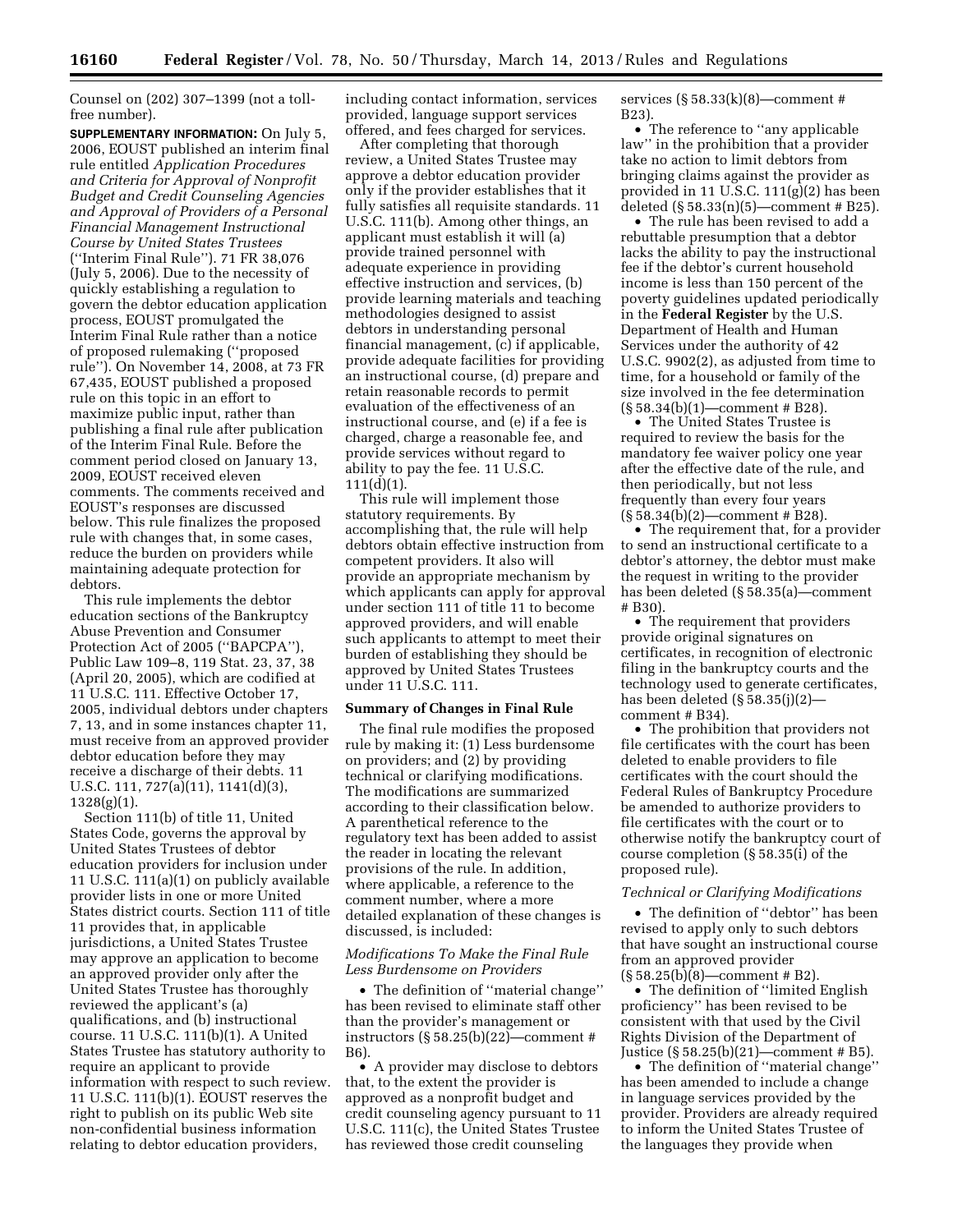applying for approval. This clarification emphasizes the importance of notifying the United States Trustee whenever a provider adds or removes a language from its available services (§ 58.25(b)(22)).

• The rule has been amended to clarify that providers may not use direct mail or electronic mail solicitations to contact debtors, unless the solicitations include a prominent disclaimer stating, ''This is an advertisement for services,'' and to refrain from using seals or logos that may be confused easily with those used by any federal government agency  $(S 58.33(c)(4)$ —comment # B14).

• The rule has been amended to clarify that a provider must disclose its policy, if any, concerning fees associated with generating an instructional certificate prior to rendering any instructional services (§ 58.33(k)(1)—comment # B32).

• The rule has been amended to clarify that approved providers who publish information on the Internet concerning their fees must include their policies enabling debtors to obtain an instructional course for free or at reduced rates based upon the debtor's lack of ability to pay. This is not an additional burden on providers as the proposed rule requires providers to disclose their fee polices prior to providing services; the final rule makes it clear that this requirement includes Internet based instruction  $(S58.33(k)(2)).$ 

• The rule has been amended to clarify that a provider's duty to disclose its fee policy before providing services includes disclosing the provider's policy to provide free bilingual instruction to any limited English proficient debtor. This is not an additional burden on providers as the proposed rule requires providers to disclose their fee polices prior to providing services; the final rule makes it clear that this requirement includes disclosing providers' fee policies regarding services for limited English proficient individuals (§ 58.33(k)(3)).

• The rule has been amended to clarify that a provider's duty to maintain records regarding limited English proficiency debtors includes maintaining records regarding the methods of delivery of an instructional course, the types of languages and methods of delivery requested by debtors, the number of debtors served, and the number of referrals made to other providers. Because the proposed rule already requires providers to maintain records regarding the delivery of services to limited English proficiency individuals, this is not an additional burden in the final rule.

Rather, the final rule makes clearer what is expected of providers in terms of record-keeping for limited English proficient individuals (§ 58.33(m)(3)).

• The rule has been amended to clarify that certificates must bear not only the date, but also the time and the time zone when the instructional course was completed by the debtor. This technical modification does not impose an additional burden as the proposed rule requires certificates to contain the date of completion and including the time and time zone is a minor modification to the date on the certificate (§ 58.35(l)(3)).

• The rule has been amended to correct non-substantive stylistic, numbering and typographical errors.

# **Discussion of Public Comments**

EOUST received eleven comments on the proposed rule. Many of the comments contained several subcomments. EOUST appreciates the comments and has considered each comment carefully. EOUST's responses to the comments are discussed below, either in the ''General Comments'' section or in the ''Section-by-Section Analysis.''

### *A. General Comments*

1. Cost of the Rule to Providers

*Comment:* EOUST received several comments that the rule will make it more expensive for providers to operate and that they will pass the costs on to debtors.

*Response:* EOUST recognizes that the rule may cause providers to incur additional costs, but those costs are minimal. Additionally, the extra costs for such measures as procedures to verify a debtor's identity, and mandatory disclosure of the provider's fee policy, are sufficiently important to protect consumers to warrant the extra costs to the provider.

# *B. Comments on Specific Subsections of the Proposed Rule*

1. Use of the Terms Accreditation and Certification [§ 58.25(b)(1) and (2)]

*Comment:* EOUST received one comment that the rule erroneously uses the terms accreditation and certification interchangeably, when accreditation refers to organizations and certification refers to individuals. One other comment recommended an amendment to section 58.25(b)(2)(i) to accommodate providers who certify other, unrelated, providers.

*Response:* EOUST has reviewed the rule carefully and found no instances in which accreditation was used to refer to individuals and certification was used

to refer to organizations. In a few instances, a provider representative must sign a certification attesting to a particular fact or facts; these instances, however, do not use the term erroneously.

No change to the rule is necessary to permit providers to certify unrelated providers. Such a business practice is not permitted under the final rule.

2. Definition of Debtor [§§ 58.25(b)(8) and 58.33(n)(10)]

*Comment:* EOUST received one comment recommending limiting the restriction on sale of information about debtors to those debtors who have received instruction from a provider, not all persons who have contacted a provider (§ 58.33(n)(10)).

*Response:* Providers cannot provide services to debtors who never seek an instructional course. Thus, the definition of ''debtor'' has been revised to apply only to such debtors that have sought an instructional course from an approved provider. The restriction on selling information about debtors, however, applies with equal force to debtors who seek, but ultimately do not receive, instructional services from a particular provider.

3. Definition of Effective Instruction  $[\S 58.25(b)(10)]$ 

*Comment:* EOUST received one comment seeking the incorporation of a separate standard that does not incorporate the criteria set forth in 11  $U.S.C. 111(d)(2)$ 

*Response:* EOUST has reviewed the statutory criteria, as incorporated in the definition, and has determined that the statutory criteria effectively set forth the standard for evaluating the quality of instruction.

# 4. Definition of Legal Advice [§§ 58.25(b)(20) and 58.33(b)]

*Comment:* One comment expressed concern about the rule's reference to 11 U.S.C. 110(e)(2) when defining legal advice. Because 11 U.S.C. 110(e)(2) includes bankruptcy procedures and rights, and because debtors may ask instructors bankruptcy-related questions during an instructional course, the comment expressed concern that the very act of instruction could cause instructors and providers to give ''legal advice'' in violation of the rule's prohibition.

*Response:* Because of the differences among the states concerning the definition of the unauthorized practice of law, and the resulting difficulty in defining ''legal advice,'' EOUST concluded the most appropriate approach is to adopt the definition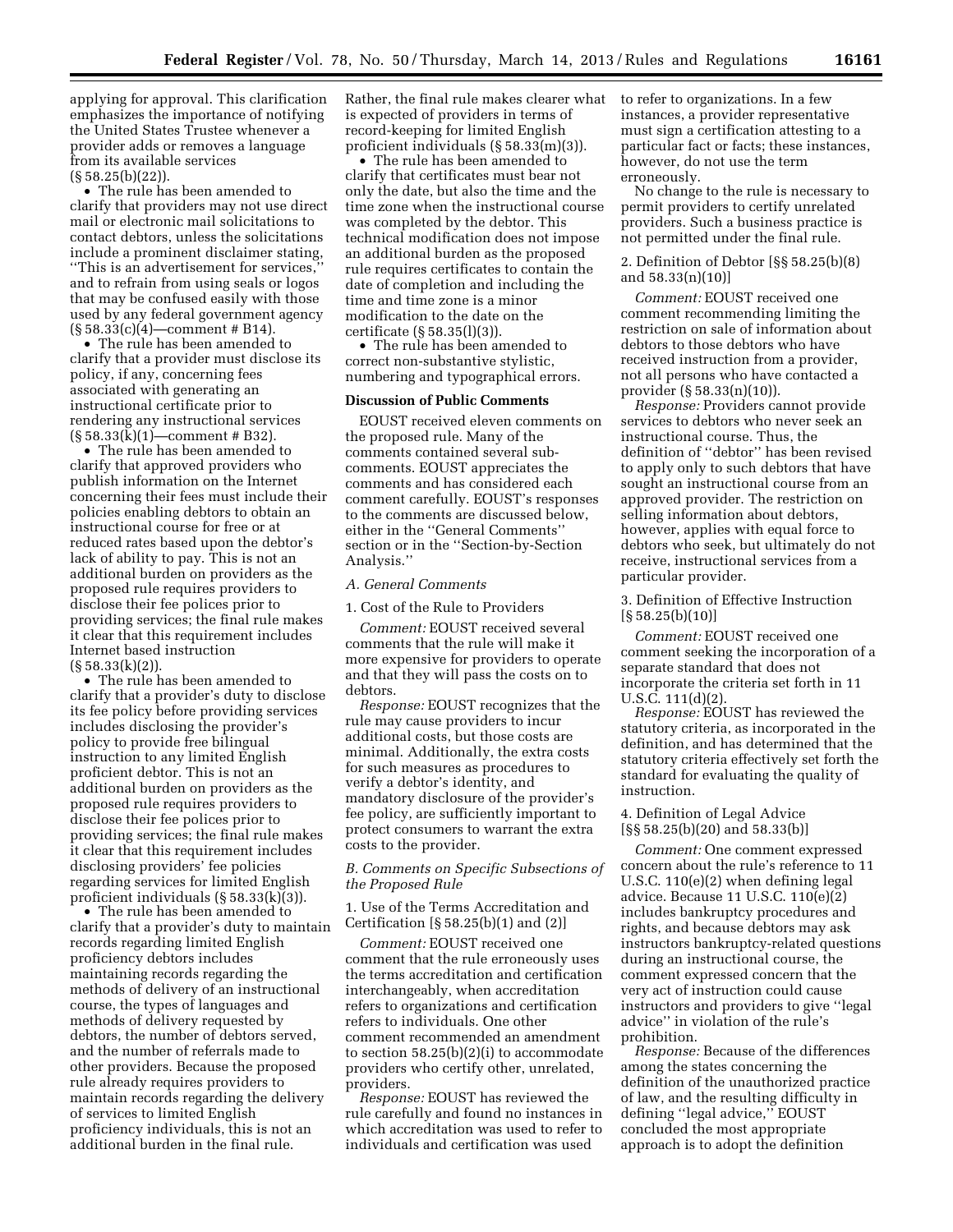Congress provided in 11 U.S.C. 110(e)(2). EOUST is sensitive to the concern that an instructor's explanation of bankruptcy principles to debtors may be considered ''legal advice,'' but interprets 11 U.S.C. 110(e)(2) to mean that instructors shall not advise debtors concerning the application of bankruptcy laws, principles, or procedures to a particular individual's circumstances, and may not describe how bankruptcy laws, principles, or procedures would affect a particular individual's case. Rather, the instructor may explain basic bankruptcy principles and how such procedures are applied generally.

5. Definition of Limited English Proficiency [§ 58.25(b)(21)]

*Comment:* EOUST received four comments seeking revision of this definition to clarify its meaning.

*Response:* EOUST concurs that a technical modification is necessary and has revised the definition of the term to match that used by the Civil Rights Division of the Department of Justice, as set forth in Notice, Guidance to Federal Financial Assistance Recipients Regarding Title VI, Prohibition Against National Origin Discrimination Affecting Limited English Proficient Persons, 67 FR. 41,455 (June 18, 2002). Though the wording is slightly different, the meaning of limited English proficiency is essentially the same, i.e. individuals who do not speak English as their primary language or who have difficulty understanding English.

6. Definition of Material Change  $[\S 58.25(b)(22)]$ 

*Comment:* Three comments stated that staff changes should be deleted from the definition of material change since the requirement is unnecessarily burdensome; one also sought to eliminate management from the definition of material change.

*Response:* EOUST agrees that this requirement may be overly burdensome, as it concerns staffing changes. Not every change in staff requires EOUST notification. The purpose of this requirement is to ensure that EOUST remains aware of changes in key personnel. Because the definition of ''material change'' already specifies notification for changes in management, the rule has been modified to change ''staffing'' to ''instructors'' and thereby reduce the burden on providers.

# 7. Definition of Referral Fees  $[\S 58.25(b)(26)]$

*Comment:* One comment stated that the definition of referral fees contains a loophole that would allow an entity to

charge a referral fee merely by calling it something else.

*Response:* EOUST has deleted the definition of ''locator,'' eliminating any concerns that a loophole exists in the definition of referral fees. The revised definition of ''referral fees'' prohibits the transfer or passage of any money or other consideration between a provider and another entity as consideration or in exchange for the referral of clients for instructional services.

8. Definition of Relative [§ 58.25(b)(27)]

*Comment:* EOUST received one comment requesting that the definition of ''relative'' be limited to the second degree of consanguinity.

*Response:* No change is necessary. The requirement does not impose a material burden on providers necessitating a change to the rule.

9. Mandatory Duty To Notify—Material Change [§ 58.30(a)]

*Comment:* One comment objected to the need to inform EOUST promptly of material changes, proposing that monthly notification is sufficient.

*Response:* No change is necessary. Because the material changes requiring notice to EOUST are specific and involve matters of public interest and consumer protection, such as cessation of the provider's business, revocation of a provider's articles of incorporation, or suspension of accreditation, EOUST requires immediate notice.

10. Mandatory Duty To Notify— Consumer Litigation [§ 58.30(c)]

*Comment:* One comment observed that, although 11 U.S.C. 111(g)(2) confers a private right of action against nonprofit budget and credit counseling agencies who violate section 111, the proposed rule does not require providers to notify EOUST of such actions. The comment suggested an additional mandatory disclosure to EOUST requiring affirmative notification of actions pursuant to 11 U.S.C. 111(g)(2) or other consumer protection statutes.

*Response:* The proposed change would enhance consumer protection by providing EOUST with information concerning private litigation based on consumer protection statutes and government enforcement actions. EOUST will publish a notice of proposed rulemaking to solicit public comments regarding whether EOUST should require notification of such actions.

11. Mandatory Duty To Notify— Inaccurate Information [§ 58.30(e)]

*Comment:* One comment objected to the requirement that a provider notify EOUST of inaccuracies on the list of approved providers. The comment suggested that, because EOUST possesses the information that comprises the approved list, placing the burden of notification on the provider is inappropriate.

*Response:* A provider is in the best position to recognize whether the information about the provider posted on the list of approved providers is accurate. Accordingly, the duty to notify EOUST of any inaccuracies necessarily rests with the provider. Although EOUST corrects inaccuracies of which it becomes aware internally or from other outside sources, to the extent the provider is aware of inaccurate information, the provider must notify EOUST. No change to the rule is necessary.

12. Duty To Obtain Prior Consent  $[§ 58.31(a)]$ 

*Comment:* One comment objected to the requirement that a provider seek approval of any listed changes other than the engagement of an independent contractor. The comment recommended simple notice for other listed changes.

*Response:* Because the list of approved providers constitutes EOUST's principal means of conveying information to the public, and because debtors and debtors' counsel rely on the list of approved providers to locate providers in their judicial districts who provide instruction by the various methods, providers must notify EOUST of any proposed changes to judicial districts or methods of delivery. Furthermore, because United States Trustees require notice and the opportunity to comment on a provider's fitness to provide instruction in a judicial district, simple notice is inadequate. Finally, as discussed below concerning sections 58.34(a) and 58.34(b), because fees in excess of \$50 per debtor are not presumed to be reasonable, and because 11 U.S.C.  $111(d)(1)(E)$  requires providers who charge a fee to provide services without regard to the debtor's ability to pay the fee, EOUST must approve changes to a provider's fee and fee waiver policy in advance. Accordingly, no change to this rule is necessary.

13. Criteria To Become Approved Providers [§§ 58.32 and 58.33(f)]

*Comment:* EOUST received one comment recommending that instructional curricula should include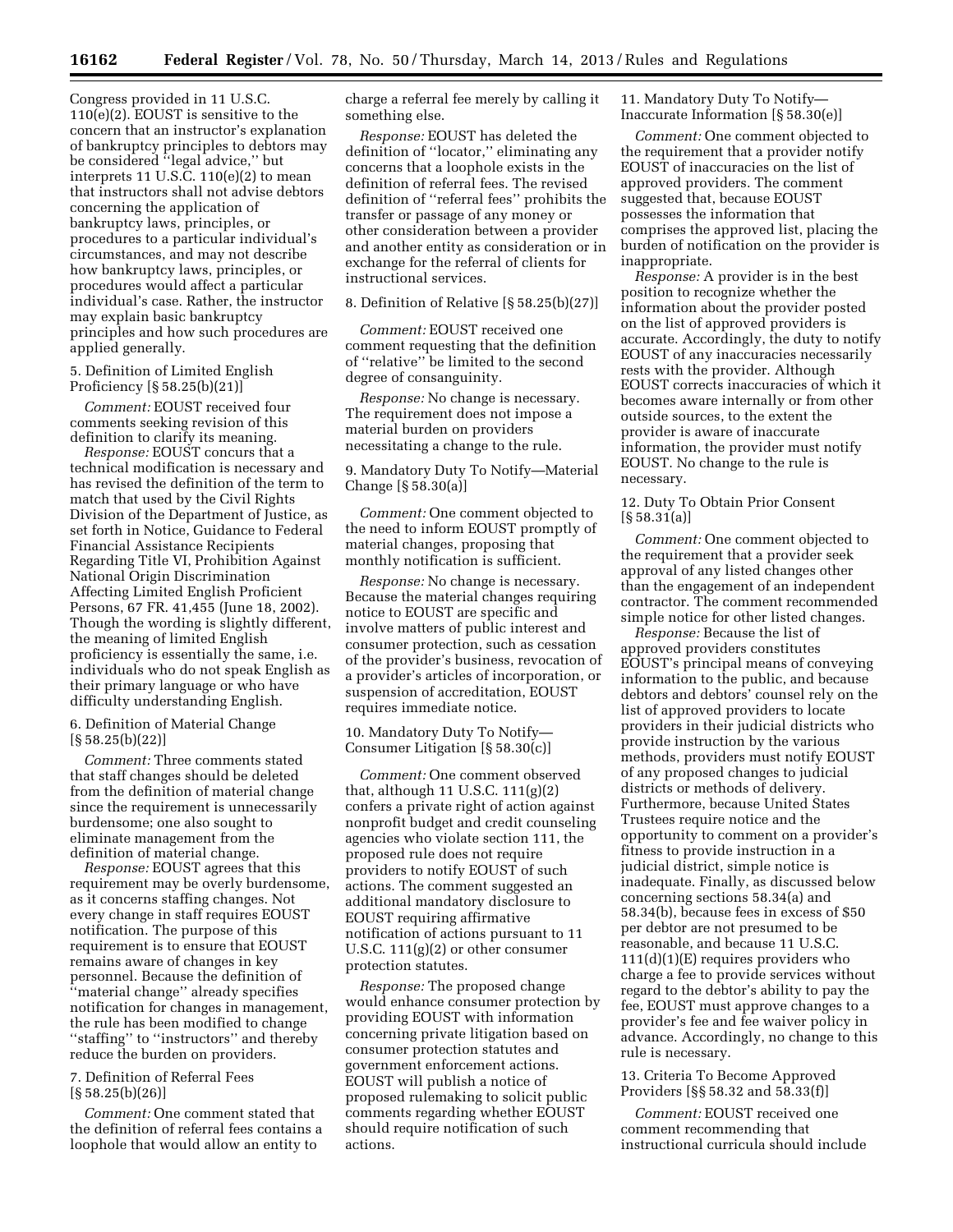bankruptcy-specific content to address the specific hurdles debtors face upon emerging from bankruptcy.

*Response:* The detailed substantive curriculum requirements in section 58.33(f) mandate debtor education spanning a broad range of financial matters, including budgeting, financial management, credit, consumer information, and coping with financial crisis. The elements of the curriculum address the areas of greatest concern to consumers without posing undue risk that providers and their instructors will provide legal advice concerning bankruptcy or financial regulation to debtors. As noted elsewhere, EOUST interprets 11 U.S.C. 110(e)(2) to permit instructors to explain basic bankruptcy principles and procedures and their general application; such matters may form part of the required debtor education curriculum.

# 14. Restrictions on Advertising  $[\S 58.33(c)(4)]$

*Comment:* One comment advocated including two additional ethical rules concerning direct mail and telephone advertising. The first would bar providers from contacting debtors via outbound telephone calls, unless the provider already has provided instructional services to the debtor in question, and the call is in response to a request for contact by the debtor or debtor's counsel, either directly or through a contact form or locator service. The second would bar providers from using direct mail or electronic mail solicitations to contact debtors, unless the solicitations include a prominent disclaimer stating, ''This is an advertisement for services,'' refrain from using seals or logos that may be confused easily with those used by any federal government agency, do not include certain words (such as ''trustee'' or ''bankruptcy court''), and the solicitation is in response to a request for contact by the debtor or debtor's counsel, either directly or through a contact form or locator service.

*Response:* EOUST acknowledges that some restrictions on advertising and solicitation are necessary to protect consumers. However, the first proposed restriction, which prohibits providers from contacting debtors unless the debtor initiates the contact after the instructional course, forecloses a substantial body of contact between debtors and providers. Such a limitation may be more restrictive of commercial speech than is necessary to advance the government's interest in consumer protection.

EOUST concurs with the second proposed restriction. Some types of mail

solicitations from providers to recentlyfiled debtors may be confused with bankruptcy court correspondence, as they bear barcodes, case numbers, and other misleading markings, and, on at least one occasion, bear the words ''Bankruptcy Court'' on the envelope. Accordingly, the requirements that mail solicitations bear a prominent disclaimer and include only logos, seals, or similar marks that are substantially dissimilar to those used by federal agencies and courts constitute reasonable restrictions on advertising. These restrictions minimize consumer deception arising from the false impression that the solicitation constitutes an official court or United States Trustee Program communication. These restrictions are narrowly tailored to advance the government's interest in consumer protection and are consistent with First Amendment principles governing commercial speech. *See, e.g., Central Hudson Gas & Elec. Corp.* v. *Public Serv. Comm'n,* 447 U.S. 557 (1980) (holding that restrictions on commercial speech must directly advance an important interest and shall be no more restrictive of speech than necessary and recognizing the constitutionality of regulations restricting deceptive advertising).

Furthermore, the restrictions on advertising are not an additional burden on providers as the proposed rule requires providers to ''comply with the United States Trustee's directions on approved advertising, including without limitation those set forth in appendix A to the application"  $(\S 58.33(n)(7)$  of the proposed rule). In that appendix, it states that approved providers shall not use the Department of Justice's seal, the United States Trustee's seal, the Bankruptcy Court's seal, or any seal of the United States or a likeness thereof. Providers have been aware of this prohibition since the inception of the debtor education application in 2005. The final rule clarifies the contours of this restriction on advertising.

## 15. Instructor Qualifications  $\left[\frac{6}{58.33}\right]$ (d)(1)

*Comment:* One comment objected to the requirement that instructors, rather than the provider, hold specific qualifications. The comment suggested that the listed requirements should apply to the provider as an entity, rather than to individual instructors. Another comment recommended imposing an additional requirement that instructors receive credit counseling-specific training before initial certification and be required to receive annual continuing education.

*Response:* The instructor qualification requirements are meant to ensure that each instructor possesses sufficient expertise in financial matters to provide substantive instruction to consumers. Accordingly, inexperienced instructors either must complete a financial course of study or must work a minimum of six months in a related area to ensure they are qualified to serve as instructors. Based upon experience administering the Interim Final Rule and its interactions with providers, EOUST concluded the requirements set forth in this rule are sufficient to ensure that instructors will be qualified to provide the statutorily mandated instruction to debtors. Accordingly, no change to the rule is necessary.

# 16. Verification of Identity [§ 58.33(d)(3) and (e)(2)]

*Comment:* EOUST received comments concerning identity verification. One expressed the opinion that verification of debtor identity in the context of Internet and telephone instruction is impossible, and another sought further guidance concerning the appropriate means of identity verification.

*Response:* Establishing an individual's identity in the context of telephone and Internet instruction may pose difficulties. This does not, however, obviate identity verification requirements. Indeed, many providers already have implemented effective identity verification procedures. For inperson instruction, an individual may present his or her driver's license, or similar photo identification, to establish his or her identity. Because the instructor is physically present and can confirm that the photo in the driver's license matches the debtor, this identification procedure is sufficient for in-person instruction. In the case of Internet and telephone instruction the individual is not in the instructor's physical presence and additional measures are necessary to confirm the individual's identity. In such cases, providers successfully have requested that debtors supply their mothers' maiden names, or other information known specifically to the individual debtors, to confirm identity.

# 17. Learning Materials and Methodologies [§ 58.33(f) and (g)]

*Comment:* One comment recommended that the rule incorporate the National Standards for Adult Financial Literacy Education, established by the commenter, as the substantive standard for personal financial instruction. The commenter also recommended a clarification that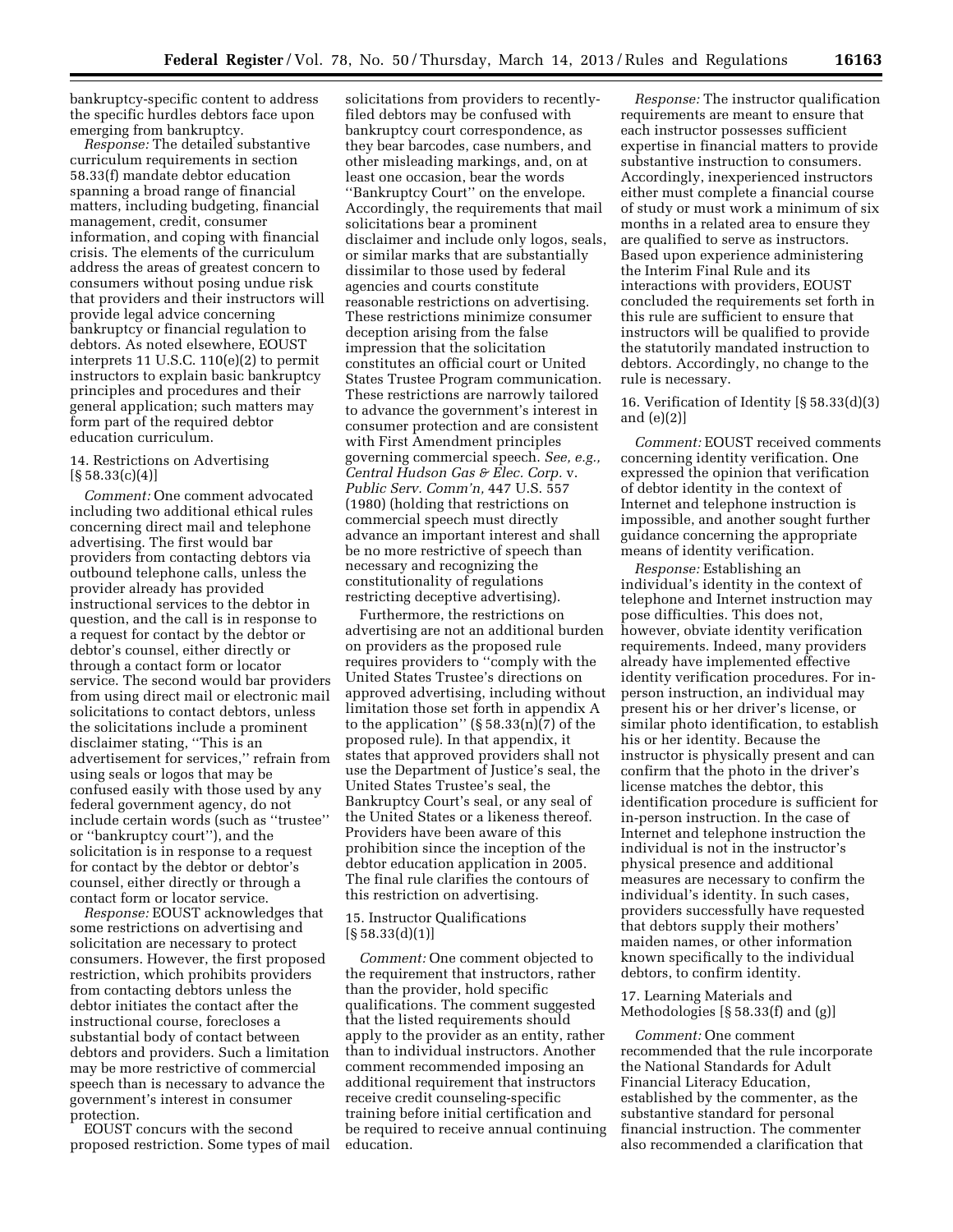''learning materials'' should be ''written learning materials.''

*Response:* No change to the rule is necessary. EOUST declines to adopt standards established by one source as the substantive standard for instruction by all providers.

18. Course Procedures—Length of Time  $[\S 58.33(g)(1)(i)]$ 

*Comment:* EOUST received one comment that requiring ''a minimum'' of two hours for an instructional course emphasizes the time actually spent in class rather than the topics covered and the knowledge transferred to the debtor. The commenter suggested replacing the word ''minimum'' with ''approximately.''

*Response:* No change is necessary. Based upon experience administering the Interim Final Rule and its interactions with providers, EOUST has determined that two hours, at a minimum, are necessary to cover all the substantive topics set forth in 11 U.S.C. § 111(d)(1) and 28 CFR § 58.33(f).

19. Course Procedures—When Course Is ''Complete'' [§ 58.33(g)]

*Comment:* One comment sought clarification about when Internet instruction is ''complete'' and suggested that completion should be defined specifically. The comment noted that, in the case of Internet instruction, providers and debtors are uncertain whether instruction is considered complete when the debtor finishes the online course, or whether further interaction with an instructor is necessary.

*Response:* Unlike budget and credit counseling, which, by statute, require client-specific counseling with respect to credit and financial problems and development of a plan to address each individual client's financial problems, post-bankruptcy personal financial management instruction does not require individualized counseling and the development of a personalized plan. Accordingly, the instruction is ''complete'' (1) when the debtor has finished an instructional course that complies with the provisions of 11 U.S.C. 111(d) and the other provisions of this rule, and that EOUST has approved; (2) after the debtor has established his or her identity as described in this rule; and (3) after the debtor has taken any test required by the provider, and if the debtor failed to obtain at least a 70 percent passing grade, received follow-up instruction from the provider; the scope of the follow-up instruction is left to the discretion of the provider.

20. Course Procedures—Telephonically Present [§ 58.33(g)(3)(i)]

*Comment:* One comment sought clarification regarding the meaning of the term ''present'' for telephone-based courses.

*Response:* The requirement that an instructor is telephonically present to instruct and interact with debtors does not require the instructor to provide live course instruction on the telephone, but requires that the instructor be present to respond to debtor inquiries.

# 21. Course Procedures—Internet Providers [§ 58.33(g)(4)(i)]

*Comment:* One comment objected to the application of  $\S 58.33(g)(3)(v)$  to Internet course providers, noting that it does not obtain telephone numbers from its Internet clients.

*Response:* To the extent instruction takes place by Internet, the provider may satisfy this requirement by providing direct communication from an instructor by electronic mail, live chat, or telephone.

# 22. Special Needs [§ 58.33(j)]

*Comment:* One comment stated that ''special needs'' should be a defined term.

*Response:* The term ''special needs'' is in the public vernacular and commonly refers to people with disabilities. No further clarification is necessary.

### 23. Mandatory Disclosures [§ 58.33(k)]

*Comment:* EOUST received several comments concerning the number of mandatory disclosures. One comment stated that the number of mandatory disclosures is excessive and should be reduced to avoid confusing debtors; the comment suggested deleting paragraphs  $58.33(k)(4)$  and  $(5)$  as unnecessary, and allowing paragraphs (6) and (9) to be given during the instructional session rather than before, at the instructor's discretion.

EOUST also received a comment recommending that, to the extent a provider also is approved as a nonprofit budget and credit counseling agency pursuant to 11 U.S.C. 111(c), the provider be able to state that the United States Trustee has reviewed those services.

*Response:* While EOUST recognizes that the disclosures are numerous, they are necessary to protect consumers. Paragraphs (4) and (5) provide debtors with essential information concerning the qualifications of the course instructor and inform debtors who otherwise may be unaware that providers may not charge or receive referral fees. These disclosures allow debtors to make informed decisions

concerning the choice of provider by giving debtors complete information before they engage the provider. Paragraphs (6) and (9) inform consumers that the provider must provide a certificate promptly and the certificate will be provided only if the consumer completes the instruction. These disclosures are particularly important to eliminate misunderstandings between the provider and debtor and make clear to debtors that they must complete instruction before receiving a certificate.

Though the proposed rule did not prohibit providers from informing debtors that they were, if applicable, also approved credit counseling agencies, the rule did not expressly allow it either. To reduce a restriction on providers, paragraph (k)(8) has been revised to permit a provider to disclose that, to the extent that provider is also approved as a nonprofit budget and credit counseling agency pursuant to 11 U.S.C. 111(c), the United States Trustee has reviewed those credit counseling services.

# 24. Recordkeeping Requirements [§ 58.33(m)]

*Comment:* EOUST received several comments concerning recordkeeping requirements. A number of comments objected that the recordkeeping requirement was burdensome. One objected to the requirement in section 58.33(m)(3) that Internet instructional course providers assess the language debtors use in daily life. Another comment objected to the requirement that providers maintain records concerning the provision of free or reduced-fee services on a voluntary basis.

*Response:* Certain recordkeeping requirements, such as the requirement to maintain records concerning the numbers of debtors who seek instruction in languages other than English, are necessary to advance the underlying purpose of the statute and to assist EOUST in ensuring that instructional services are available to the broadest range of consumers. Accordingly, the final rule retains most recordkeeping requirements regarding all debtors but has limited this requirement concerning prohibiting bundling or tying agreements as to debtors who seek but ultimately do not receive instructional services from a particular provider. In those instances, the broad reference to ''debtors'' does not advance a legitimate regulatory objective. Accordingly, the definition of ''debtors'' has been revised to conform to 11 U.S.C. 101(13), to the extent that the individual has sought an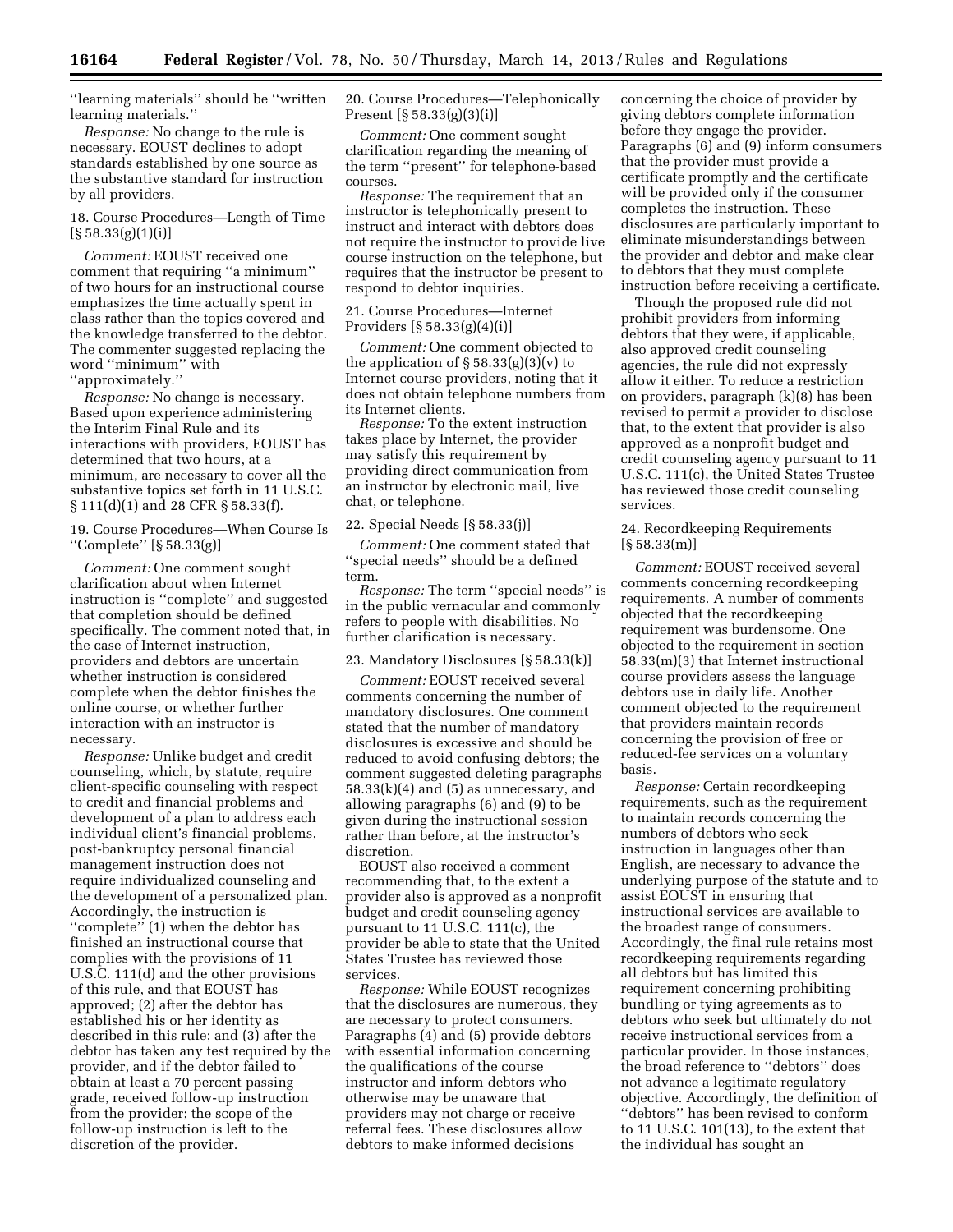instructional course from an approved provider.

The requirement that providers retain hard copies of signed certificates for two years has been deleted. The final rule no longer requires providers to provide original signatures on certificates in recognition of electronic filing in the bankruptcy courts and the technology used to generate certificates. Copies of such certificates shall be retained for 180 days from the date of issuance.

# 25. Additional Minimum Requirements  $[\S 58.33(n)(5)]$

*Comment:* Two comments regarding provider obligations objected to the rule's requirement that providers take no action to limit debtors from bringing claims against providers ''under any applicable law, including but not limited to 11 U.S.C. § 111(g)(2).'' The comment expressed the opinion that the phrase ''any applicable law'' exceeds the scope of  $11 \text{ U.S.C. } $111(g)(2)$ .

*Response:* To reduce the burden on providers, the rule has been amended to strike the reference to ''any applicable law.''

# 26. Advertising [§ 58.33(n)(7) and (n)(9)]

*Comment:* EOUST received one comment suggesting that the phrase ''approval does not endorse or assure the quality of a Provider's services'' should be deleted. The comment claimed advertising is protected speech and that the quoted phrase raises doubts in the mind of the consumer concerning the meaning of approval. The comment also objected to the restrictions on commercial advertising during the instructional course on First Amendment grounds.

*Response:* This disclaimer is necessary to inform consumers that, although the provider is approved to issue instructional course certificates, such approval does not constitute a government guarantee or endorsement of the quality of the provider's services. This disclaimer protects consumers who otherwise might infer that approval means all provider actions automatically carry the approval or endorsement of the federal government. In addition, after obtaining approval, a provider may change its business practices or employ unqualified instructors, and EOUST may not learn of these changes in quality immediately. Finally, advertising constitutes commercial speech and is subject to regulations that directly advance a substantial governmental interest, provided there exists a reasonable fit between the regulations and the governmental interest. As EOUST has a substantial interest in ensuring that the

public is not misled regarding the meaning of provider approval, and as the disclaimer is narrowly tailored to advance EOUST's interest without otherwise controlling or otherwise limiting the content of a provider's advertisements, the disclaimer is reasonable.

For the same reasons, the limitation on commercial advertising during the instructional course constitutes a reasonable time, place, and manner restriction on speech.

#### 27. Fees [§ 58.34(a)]

*Comment:* EOUST received numerous comments regarding the determination of reasonable fees. Comments spanned suggestions for the dollar amount of a reasonable fee, ranging from \$60 to \$100, to suggestions that the proposed \$50 reasonable fee is unreasonable and should be adjusted for regional variations. A number of comments stated that the establishment of a fixed reasonable fee runs afoul of the market economy, and that competition will keep fees low while taking regional variations and cost changes into account. One comment expressed the concern that the proposed reasonable fee and fee waiver requirements would render it unable to cover the costs of providing instruction.

*Response:* EOUST has considered carefully the comments concerning both the amount of a reasonable fee and the policies underlying the establishment of a fixed fee, both in the context of the policies underlying the statute and the experiences of approved providers since passage of the Interim Final Rule, and has determined: (a) Fees in excess of \$50 per person are not presumptively reasonable; (b) EOUST shall review the amount of the presumptively reasonable fee one year after the effective date of the rule, and then periodically, but not less frequently than every four years; (c) providers may request permission to charge a larger fee, which EOUST will consider on a case-by-case basis; and (d) whether a provider charges fees for an instructional session per individual or per couple is within the business discretion of the provider.

EOUST acknowledges that local variations in income, cost of living, overhead, inflation, and other factors may influence and lead to inter-provider differences in determining the reasonableness of instructional course fees. However, based on EOUST's experience with approved providers, the \$50 presumptively reasonable fee adequately incorporates the costs associated with complying with the statute and rule, taking into account the increasing prevalence of telephone and

Internet instruction, both of which have lower costs than in-person instruction, and the prevalence of group instruction in the post-bankruptcy course setting. The rule permits providers to exceed the presumptively reasonable fee after receiving approval from EOUST by demonstrating, at a minimum, that its costs for delivering the instructional services justify the requested fee. The provider bears the burden of establishing that its proposed fee is reasonable. Such requests may occur at the time of the provider's annual reapplication for approval to provide instructional services, or at any other time the provider deems necessary. Providers that have previously submitted requests to charge more than \$50, and have been granted permission to do so, will not be required to resubmit such requests if the provider continues to charge that fee in the same amount. Of course, any new requests must be submitted to EOUST for approval.

### 28. Fee Waivers [§ 58.34(b)]

*Comment:* EOUST received numerous comments concerning the requirement that providers offer instructional services at a reduced cost, or waive the fee entirely, for debtors who are financially unable to pay. The proposed rule requires providers to waive or reduce fees for debtors whose income is less than 150 percent of the poverty guidelines updated periodically in the **Federal Register** by the U.S. Department of Health and Human Services under the authority of 42 U.S.C. 9902(2), as adjusted from time to time, for a household or family of the size involved in the fee determination (the ''poverty level'').

While one comment expressed concern that the association between the poverty level and the determination of a debtor's ability to pay necessitated further study and assessment of financial impact on the providers, one comment objected to the use of 150 percent of the poverty level as a mandatory fee waiver requirement and suggested that 100 percent of the poverty level was appropriate. Another comment suggested permitting or implementing a schedule of discounts for debtors whose incomes fall below the poverty level, but who can afford to pay some amount, while yet another comment suggested not only that a debtor should bear the burden of demonstrating inability to pay, but that a debtor should affirmatively request the fee waiver.

*Response:* Based on these comments and EOUST's existing fee waiver data, EOUST has revised the rule to reduce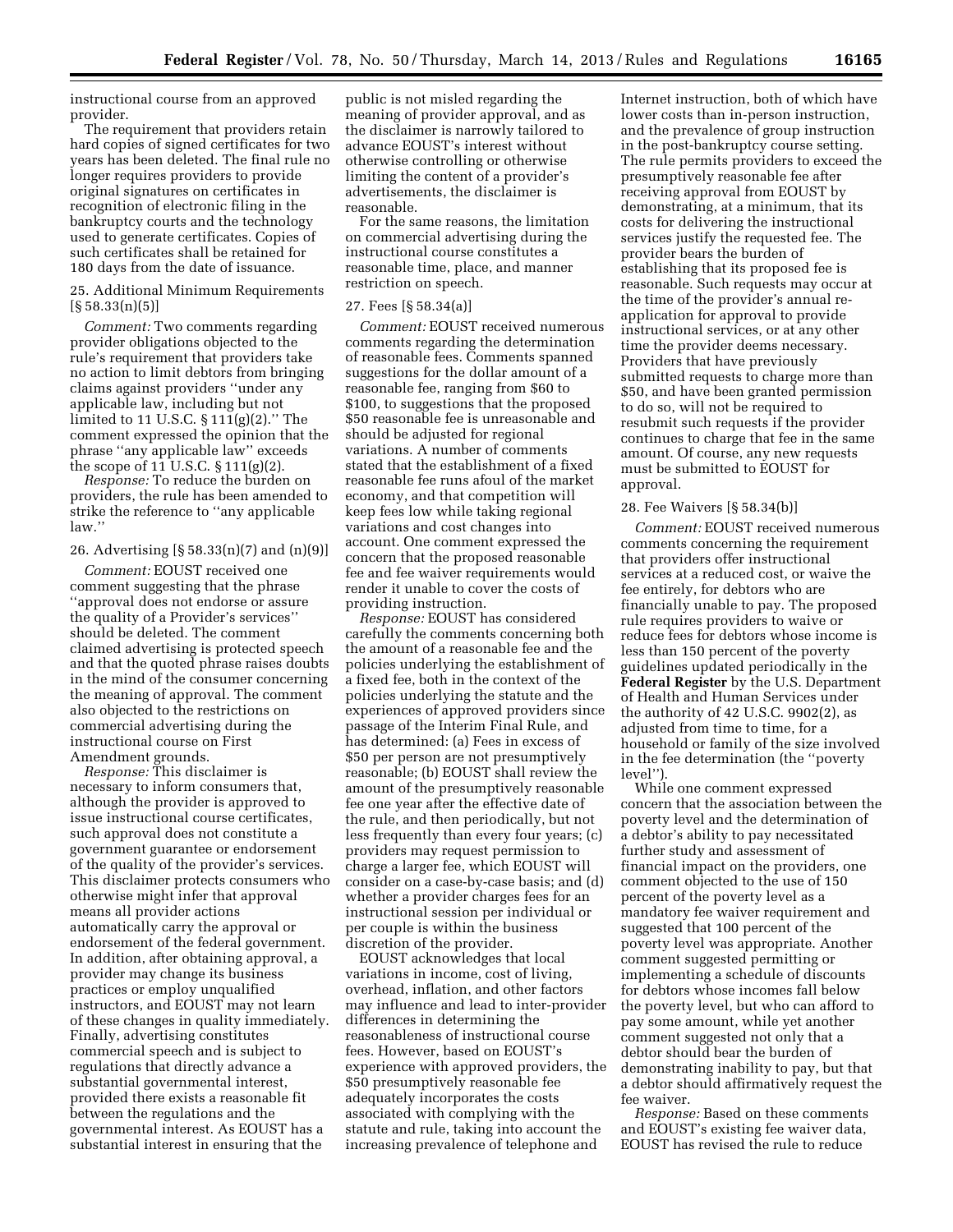the burden on providers while still maintaining adequate protection for debtors. EOUST acknowledges that standardization may not take into account local differences, and may have a disparate impact on providers located in geographic areas of concentrated low income. Although a provider may apply to EOUST to increase its instructional fee, such fee increases ultimately shift the fee burden to those debtors more able to pay.

Furthermore, a mandatory fee waiver for debtors with income at below 150 percent of the poverty level likely would result in a substantial increase in the number of fee waivers granted. Although some commentators urged EOUST to adopt rigid criteria requiring providers to offer services without charge, such an inflexible rule would be inconsistent with similar court practices concerning waiver of court filing fees for *in forma pauperis* debtors that do not require the wholesale waiver of filing fees for all debtors with incomes below a certain income level. Under BAPCPA, debtors earning less than 150 percent of the poverty level are eligible to apply for a waiver of the court filing fee and the court determines whether an eligible debtor has the ability to pay the filing fee. Not all debtors who are eligible for a waiver of the filing fee apply, and not all debtors who apply are eligible. Fewer than two percent of debtors ultimately obtain a waiver of court filing fees. In comparison, based on available data from 2005, approximately 30 percent of chapter 7 debtors are eligible to apply for a waiver of the court filing fee. If EOUST were to require providers to adopt a mandatory fee waiver policy with respect to all such debtors, some providers could suffer severe financial losses that would render them unable to provide services, reducing capacity to serve the overall debtor population. As of July 2009, according to self-reporting by approved debtor education providers, without the proposed mandatory fee waiver, 12.2 percent of certificates were issued at no cost, with another 13.9 percent issued at reduced cost.

In response to these concerns, EOUST has adopted a rebuttable presumption of a mandatory fee waiver or fee reduction policy for debtors whose income is less than the poverty level, based on the *in forma pauperis* standard set forth in 28 U.S.C. § 1930(f)(1). Under this rebuttable presumption policy, instead of waiving the fee entirely, a provider may charge a debtor a reduced fee if the provider determines that the debtor does, in fact, have the ability to pay some of the fee; the amount may be determined using a sliding scale, of the provider's design,

that takes into account the debtor's financial circumstances. If the provider determines that the debtor has the ability to pay some of the fee, there is no minimum amount by which the provider should reduce the fee; the amount of fee reduction is entirely dependent upon the debtor's ability to pay as determined by the debtor's financial circumstances. This rebuttable presumption satisfies the statutory mandate that instructional services be provided without regard to a debtor's ability to pay the fee while taking into account the provider's need to generate sufficient income from fees to cover operational costs. Accordingly, this policy establishes a uniform, objective standard by which providers, debtors, and EOUST can evaluate debtor entitlement to a fee waiver or a fee reduction depending on each particular debtor's ability to pay. The provider makes the determination of whether to grant the fee waiver or fee reduction when the provider provides instruction to the debtor; the provider need not consult with EOUST before making its determination. EOUST will review a provider's fee waiver policies and statistics during the provider's annual review or during a quality of service review. Finally, because the poverty level is updated periodically and takes into account the debtor's household size, this policy accounts for nationwide changes in the cost of living over time.

Establishing a presumptively mandatory but rebuttable fee waiver or fee reduction policy for debtors whose household income falls below 150 percent of the poverty level recognizes providers' need to generate sufficient income from fees to cover operational costs in light of the statutory mandate. To the extent a provider believes the fee waiver policy set forth in the rule adversely impacts its financial viability, the provider may apply to EOUST to increase its fee. The provider shall demonstrate that its costs of delivering instructional services (including opportunity costs associated with waived or foregone fees) justify the proposed fee. The rates of both full and partial fee waivers based on debtor income levels, and the mechanisms by which providers implement the rebuttable presumption, are subject to EOUST scrutiny during the annual application review for each approved provider and during quality of service reviews to assess compliance with 11 U.S.C. 111 and this final rule.

To permit EOUST to periodically evaluate the cost and business impact of this mandatory fee waiver policy on debtors and providers, and determine whether providers are applying the

mandatory fee waiver policy uniformly and fairly, the rule has been amended to add a new section, § 58.34(b)(2), requiring the United States Trustee to review the basis for the mandatory fee waiver policy one year after the effective date of the rule, and then periodically, but not less frequently than every four years. When reviewing the basis for the mandatory fee waiver or fee reduction policy, EOUST may consider the impact on both providers and debtors by evaluating data from providers concerning the instructional fees, increases to such fees, and rates of total and partial fee waiver. By retaining the mandatory, objective fee waiver policy but requiring its periodic review, EOUST advances the statutory mandate that instructional services be provided without regard to the debtor's ability to pay, while enabling EOUST to revisit the objective standard in light of provider operational costs and impact on debtors. The reasonableness of provider determinations will continue to be subject to EOUST oversight during the application process, during on-site reviews, and in the course of resolving specific complaints.

## 29. Certificates—Bundling [§ 58.34(d)]

*Comment:* One comment recommended revising this provision to permit providers who also offer credit counseling to offer a discount to credit counseling clients who return to the provider for post-bankruptcy instruction. The comment recommended new language to read, ''A provider shall not combine a debtor's purchase of an instructional course with the purchase of any other service offered by the provider.''

*Response:* EOUST does not prohibit the practice of discounting postbankruptcy instructional course fees for credit counseling clients who return to take the instructional course as long as the provider does not require the client to purchase both courses. The rule's prohibition against linking services does not prohibit credit counseling agencies from offering a discount to debtors who wish to return for post-bankruptcy instruction. No change to the rule is necessary.

# 30. Delivery of Certificates—to Whom  $[§ 58.35(a)]$

*Comment:* EOUST received several comments concerning delivery of certificates to a debtor's attorney. The proposed rule required a debtor to authorize, in writing, the delivery of the instructional certificate to the debtor's attorney. The comments expressed the opinion that requiring a debtor to provide written consent to a provider is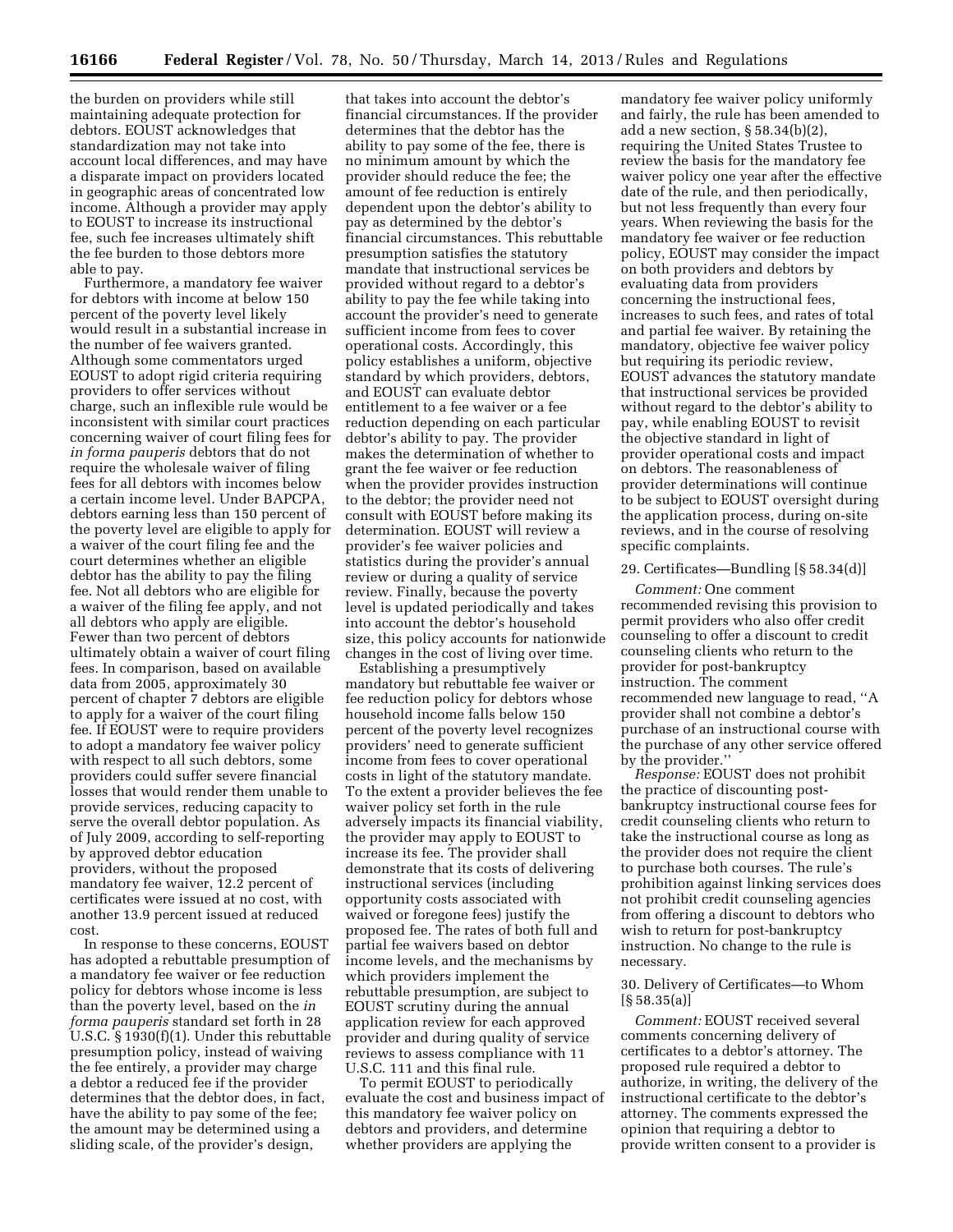inefficient, particularly when the debtor receives instruction by telephone or Internet. In such instances, the comments stated, mail transmission of written consent to a provider delays the delivery of the certificate. Rather than requiring written consent, the rule should permit the debtor to authorize verbally the provider to send the certificate to the debtor's attorney.

*Response:* EOUST agrees that written consent to deliver a certificate to a debtor's attorney is unnecessary and unduly impedes the efficiency of telephone and Internet instruction. Accordingly, the rule has been revised to permit verbal authorization to send a certificate to a debtor's attorney. In the case of Internet instruction, electronic mail authorization or an electronic affirmation (such as a radio button or a box on a Web page) is sufficient.

# 31. Delivery of Certificates—Time  $[\S 58.35(b)]$

*Comment:* Several comments objected to the requirement that a provider deliver the certificate to a debtor within three business days of completion of the instructional course. One comment suggested that the rule specify that ''delivery'' means transmission, not receipt.

*Response:* The requirement that a provider send the certificate to a debtor within three business days accords the provider adequate time and is commercially reasonable. The term ''deliver'' has been changed to ''send'' to encompass a wide range of transmission methods. To the extent a provider is unable to send the certificate within the specified time because of extenuating circumstances, such as problems with generating or printing the certificate, illness of the instructor, or other circumstances beyond the provider's control, EOUST can evaluate such incidents on a case-by-case basis.

32. Certificates—Fees [§§ 58.33(k)(1) and 58.35]

*Comment:* Several comments objected to permitting providers to charge separate fees for certificates; other comments sought clarification concerning the type of consent providers must obtain before charging additional fees for certificates. One comment sought clarification in the case of telephone and Internet instruction, and suggested that clients be able to consent verbally or electronically in such cases.

*Response:* EOUST concludes that the rule should not have specific instructions for circumstances that arise infrequently as most providers do not charge a separate fee for the issuance of

the certificate. Accordingly, the rule has been amended to strike the specific and additional instructions for providers that charge separate fees for certificates. Instead, the final rule requires the general disclosures to include disclosure of *all* fees, including any additional fees for certificates. This is not an additional burden on providers as the proposed rule, and Interim Final Rule, already require providers to disclose their fee policy before rendering services.

## 33. Certificates—Issuance [§ 58.35(h)]

*Comment:* One comment objected to the proposed rule on the grounds that certificate issuance is a purely administrative function, and entities operating under the authority of an approved provider, in addition to providers, should be permitted to issue certificates.

*Response:* The certificate avers that the instructor has provided the represented instruction to the debtor. Accordingly, the requirement that only approved providers generate certificates, and not subsidiary or related but unapproved entities, serves quality control and consumer protection functions. Accordingly, no change to the rule is necessary.

# 34. Certificates—Original Signature  $[§ 58.35(j)(2)]$

*Comment:* Several comments objected to the requirement that certificates generated for electronic filing must be generated in paper form as well and must bear the original signature of the instructor. The comments criticized the requirement as expensive and timeconsuming, and noted that the rule contains precautions against creation of forged or fraudulent certificates.

*Response:* EOUST agrees and has reduced the burden on providers by deleting the requirement that, when a certificate is generated for electronic filing with the court, the provider must provide the debtor a paper certificate bearing the instructor's original signature as well.

## 35. Certificates—Information [§ 58.35(*l*)]

*Comment:* Two comments sought revisions concerning information on the certificate. One comment recommended a revision to the rule specifically authorizing providers to verify the judicial district in which the debtor's bankruptcy case is pending via PACER or other court records, to minimize debtor error. Another comment objected to the requirement that the certificate bear the instructor's name.

*Response:* No change to the rule is necessary. Nothing in the rule or 11

U.S.C. 111(d) prohibits instructors or providers from accessing public records, to the extent authorized, to verify the judicial district in which the debtor's bankruptcy case is pending, or from requesting that debtors bring a copy of a court document to the instructional course. Furthermore, the requirement that the certificate bear the instructor's name is necessary to permit EOUST to confirm the quality of instruction by a particular instructor.

# 36. Certificates—Legal Name [§ 58.35(m)]

*Comment:* EOUST received several comments concerning the display of two names on the certificate when a third party (such as an attorney-in-fact acting under a valid power of attorney) completes instruction on behalf of the debtor. The comments expressed doubt that a certificate can display two names rather than one. Several comments expressed the opinion that, rather than leaving open the possibility that a third party can complete the course on behalf of the debtor under certain circumstances, the rule expressly should prohibit third parties from taking instruction on behalf of debtors.

EOUST also received one comment recommending an amendment to the rule permitting the provider to ''affix debtor's name as it appears on debtor's bankruptcy filing.''

*Response:* Certificates may display more than one name (e.g., John Doe, as Attorney-In-Fact for Jane Doe). No clarification is necessary to permit such a display, and the display of both names removes the need for providers to engage in legal analysis concerning the proper party to list on the certificate, while providing full disclosure to courts and other parties concerning the debtor's participation in instruction. Furthermore, EOUST declines to prohibit third parties from completing instruction on behalf of a debtor under appropriate circumstances, such as under a valid power of attorney sufficient to authorize the individual to file a bankruptcy petition on behalf of a client. To the extent state law authorizes powers of attorney, EOUST does not object to the completion of instruction by duly authorized attorneys-in-fact on behalf of debtors.

No change to the rule is necessary to permit providers to affix a debtor's name as it appears on the debtor's bankruptcy filing. The debtor bears the burden of providing the provider with the proper name.

### 37. Appeals [§ 58.36]

*Comment:* One comment sought clarification concerning several aspects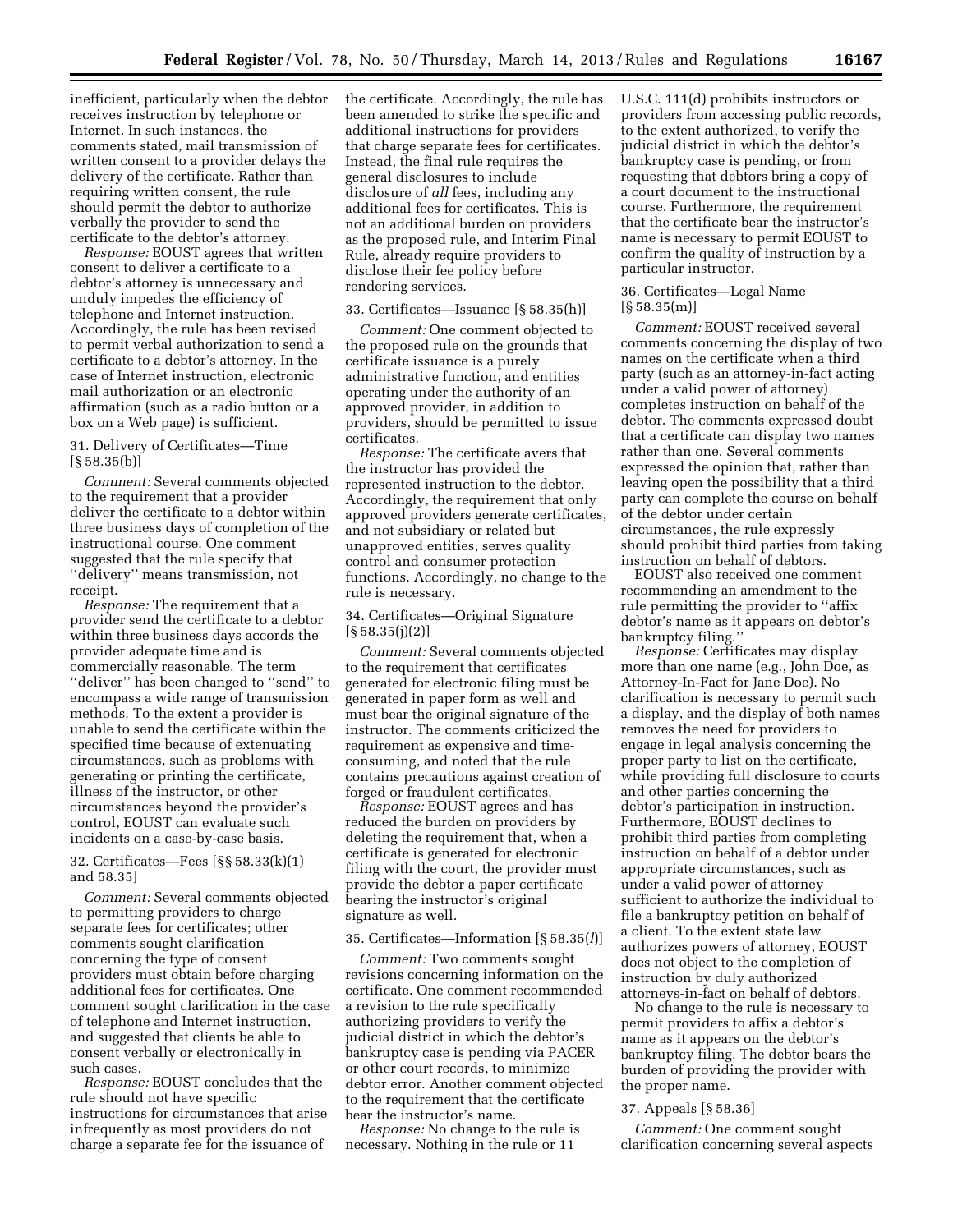of the appeal process. First, the comment requested inclusion of a specific statement that interim directives removing a provider from the approved list are rare and should be used only in extraordinary circumstances. Second, the comment also requested clarification that the appeal period begins to run upon the provider's receipt of the United States Trustee's removal decision, rather than from the date the United States Trustee made the decision. Finally, the comment sought to limit the authority of the Director to extend its review period due to exigent circumstances.

*Response:* No change to the rule is necessary. First, by their nature, the specifically enumerated circumstances permitting interim directives ensure that only in limited circumstances will the United States Trustee remove a provider from the approved list pursuant to the interim directive procedure. Second, the rule provides that, to be timely, appeal documents shall be received not later than 21 calendar days from the date of the notice to the provider. The rule is unambiguous. The Director shall receive the documents within 21 calendar days of the date of the notice, even if the provider does not have 21 calendar days to respond. The rule also requires the United States Trustee to deliver removal documents to the provider by overnight courier to avoid loss of time and prejudice to the provider. Finally, the Director will generally not extend the deadline to issue a final decision unless the provider agrees to the extension of time. However, there may be circumstances where the Director needs to extend the deadline but the provider unreasonably declines to extend the deadline. In such instances, the Director must have the authority to extend the deadline to ensure that a thorough and fair consideration of the provider's request for review has occurred before issuing a final decision.

# 38. Appeals—Return of Client Fees  $[§ 58.36(q)(3)]$

*Comment:* One comment recommended extending the time for providers removed from the list of approved providers to explain why they require additional time to complete refunds to debtors. The comment also recommended changing the criteria for debtors eligible to receive a return of fees to those who had ''substantially'' received instruction, rather than those who had ''completely'' received instruction.

*Response:* No change to the rule is necessary. EOUST will consider prompt and reasonable requests for extension of time and the rule already provides for

the return of fees for anyone who has paid for services but not received them.

## **Executive Order 12866**

This rule has been drafted and reviewed in accordance with Executive Order 12866, ''Regulatory Planning and Review,'' section 1(b), The Principles of Regulation. The Department has determined that this rule is a ''significant regulatory action'' and, accordingly, this rule has been reviewed by the Office of Management and Budget (''OMB'').

The Department has also assessed both the costs and benefits of this rule as required by section 1(b)(6) and has made a reasoned determination that the benefits of this regulation justify its costs. The costs considered in this regulation include the required costs for the submission of an application. Costs considered also include the cost of establishing and maintaining the approved list in each federal judicial district. In an effort to minimize the burden on applicants, the application keeps the number of items on the application to a minimum.

The costs to an applicant of submitting an application will be minimal. The anticipated costs are the photocopying and mailing of the requested records, along with the salaries of the employees who complete the applications. Based upon the available information, experience with the instructional course industry, and informal communications with providers, EOUST anticipates that this cost for submitting an application should equal approximately \$500 per application for providers. This cost is not new. It is the same cost that providers incurred when applying under the Interim Final Rule.

Although providers may charge a fee for providing the financial management instructional course, providers must provide the instructional course without regard to a debtor's ability to pay the fee in accordance with 11 U.S.C.  $111(d)(1)(E)$ . Based upon the available information, current practice of many providers, experience with the instructional course industry, and informal communications with providers, \$50 is presumed to be a reasonable fee for an instructional course. This rule does not prevent providers from charging more than \$50. It requires providers to notify EOUST of any additional charge prior to implementing the additional fee and justify the additional cost to obtain EOUST approval for the increased fee.

The amount presumed to be reasonable for instructional course fees will be reviewed one year after the

effective date of this rule, and then periodically, but not less frequently than every four years. The amount presumed to be reasonable will be published by notice in the **Federal Register** and identified on the EOUST Web site. In addition, all providers must waive or reduce the fee if the debtor demonstrates a lack of ability to pay the fee, which shall be presumed if the debtor's current household income is less than 150 percent of the poverty level, as adjusted from time to time, for a household or family of the size involved in the fee determination. A provider may rebut this presumption if the provider determines, based on financial information provided by the debtor in connection with instructional services, that the debtor is able to pay the fee in a reduced amount. Please refer to the Regulatory Flexibility Act section for a discussion on fees, fee waivers and fee reductions.

Additionally, providers will incur *de minimus* recordkeeping costs. For instance, a provider will be required to maintain various records, such as records on which it relied in submitting its application; copies of the semiannual reports; records on instruction provided in languages other than English; fees, fee waiver and fee reduction statistics; complaints; and records enabling the provider to issue replacement certificates. All of these records combined should not equal more than a few pages or megabytes of information. Moreover, the increased specificity in this rule regarding records retention requirements reduce the burden on providers because the Interim Final Rule required providers to maintain records, but did not specify which records needed to be kept, nor for how long. With implementation of this rule, providers no longer need to keep every record for an unspecified amount of time in case such records are requested during an annual review or quality of service review.

The number of applicants that will ultimately apply is unknown, though EOUST currently has approved approximately 270 providers. The annual hour burden on providers is estimated to be ten hours. This estimate is based on consultations with individuals in the instructional course industry, and experience with providers who completed the initial applications. EOUST consulted with the Federal Trade Commission and with the Internal Revenue Service in drafting this rule and concludes that the rule does not have an adverse effect upon either agency.

The benefits of this rule include the development of standards that increase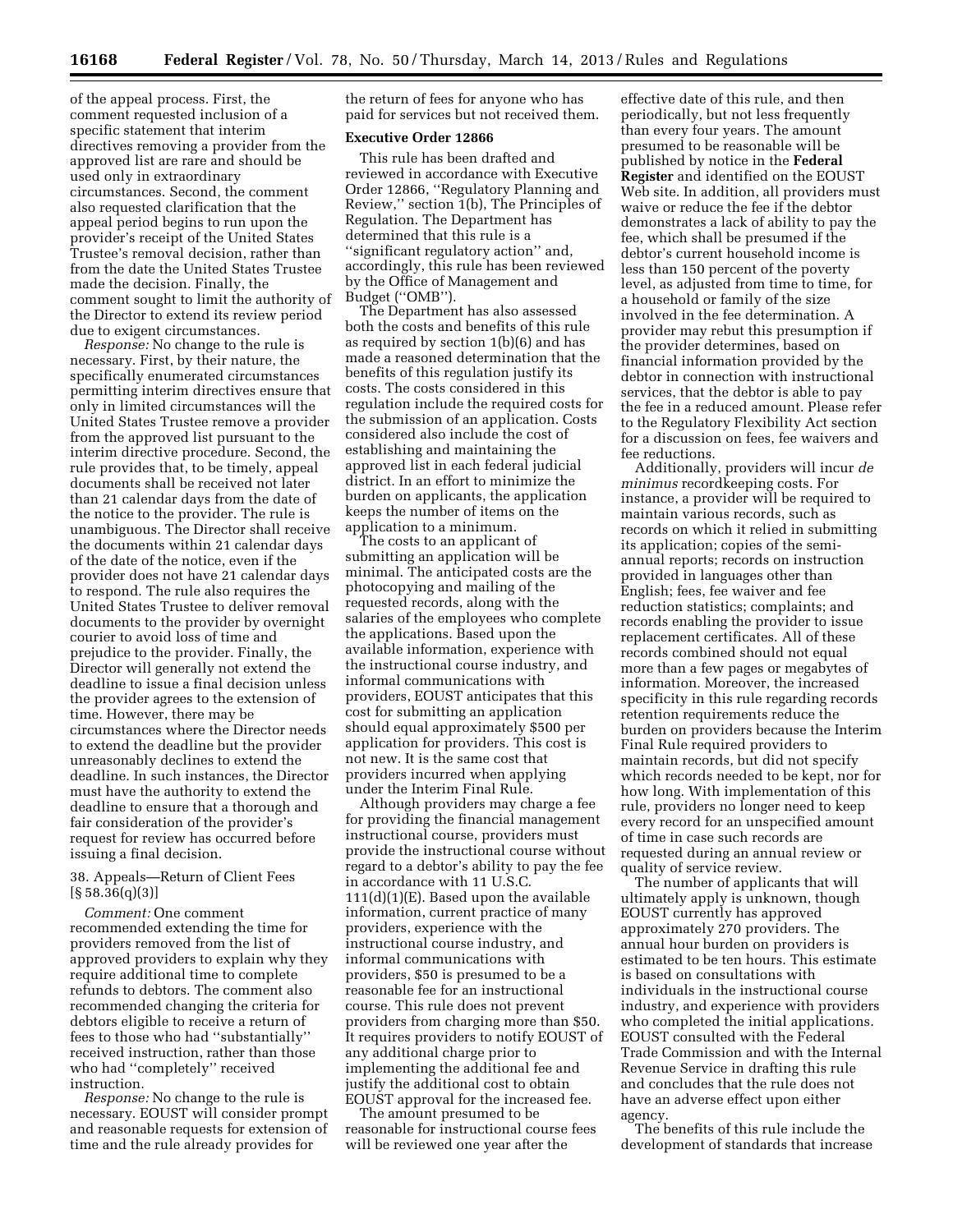consumer protections, such as a limit on the presumption of reasonable fees, and the requirement that providers give adequate disclosures concerning providers' policies. These disclosures include notifying debtors that they may qualify for reduced or free services to further the BAPCPA's requirement that services be provided without regard to ability to pay the fee. This rule also provides for greater supervision by the United States Trustee to ensure providers deliver effective instruction to debtors concerning personal financial management. Additionally, this rule assists in reducing fraud by requiring providers to identify debtors before providing an instructional course and corresponding certificate of completion. Another benefit of this rule is clarifying that providers who cannot provide instruction in the debtor's language shall expeditiously direct the debtor to a provider who can provide services in the debtor's language. These benefits justify the rule's costs in complying with Congress' mandate that a list of approved providers be established. Public Law 109–8, § 106(e)(1).

### **Executive Order 13132**

This rule will not have a substantial direct effect on the States, on the relationship between the national government and the States, or on the distribution of power and responsibilities among the various levels of government. Therefore, in accordance with Executive Order 13132, it is determined that this rule does not have sufficient federalism implications to warrant the preparation of a Federalism Assessment.

### **Paperwork Reduction Act**

The information collection requirements contained in this rule have been approved by OMB in accordance with the Paperwork Reduction Act of 1995, 44 U.S.C. 3501 to 3520, and assigned OMB control number 1105– 0085 for form EOUST–DE1, the ''*Application for Approval as a Provider of a Personal Financial Management Instructional Course.''* The Department notes that full notice and comment opportunities were provided to the general public through the Paperwork Reduction Act process, and that the application and associated requirements were modified to take into account the concerns of those who commented in this process.

# **Regulatory Flexibility Act**

In accordance with the Regulatory Flexibility Act, 5 U.S.C. 605(b), the Director has reviewed this rule and, by approving it, certifies that although it

will affect a substantial number of small entities, the rule will not have a significant economic impact upon them.

This rule sets forth guidance concerning the reasonable fee a provider may charge (a presumptively reasonable fee of \$50), and the criteria for determining fee waiver eligibility (presumed eligibility at household income of 150 percent of the poverty level). EOUST sought to establish formal guidance concerning fees, fee waivers and fee reductions based on a debtor's ''ability to pay the fee'' using objective criteria, taking into account the potential financial impact on the agencies as well as the needs of clients. 11 U.S.C. 111(d)(1)(E).

After carefully evaluating the financial management instructional course industry, EOUST based its fee guidance on current industry practice. Over 90 percent of approved providers charge \$50 or less. According to a U.S. Government Accountability Office (''GAO'') report in 2007, the mean fee for providers among all providers was \$43. *See* U.S. Gov't Accountability Office, GAO–07–203, Bankruptcy Reform: Value of Credit Counseling Requirement is Not Clear 30 (2007) (the ''GAO Report''). As of 2011, the mean fee for providers among all providers is \$42. Among the ten largest providers (by certificate volume), nearly all charge \$50 or less in fees. Only two of the ten largest providers charge more than \$50 (one of the providers in question charges \$50, but increases the fee to \$75 for telephone instruction; the other provider charges \$55, but increases the fee to \$59 for telephone instruction). Four of the ten largest providers charge substantially less than \$50: one charges \$25; one charges \$24; one charges \$19; and the other charges \$14.95. According to EOUST records, fee policies have not changed among the ten largest providers since 2006.

In 2011, EOUST took a random sampling of ten providers that were not among the ten largest providers to determine these providers' fees. Of these ten providers, one charges \$50; one charges \$40; one charges \$37.50; one charges \$35; four charge \$25; one charges \$9; and one is free of charge. Accordingly, a \$50 presumptively reasonable fee not only strikes an appropriate balance between the financial condition of debtors and the financial viability of approved providers, but is generally equivalent to the general practice in the debtor education industry. Thus, establishing a presumptively reasonable fee of \$50 does not impose a significant economic impact on providers. Rather, it embodies a fee structure that

encompasses that already widespread in the industry.

Regarding fee waivers, similar to the requirement to charge ''reasonable'' fees, the requirement to waive fees when a client cannot pay is mandated by statute. 11 U.S.C. 111(d)(1)(E). With respect to the development of the fee waiver standard, the GAO undertook a study concerning, among other things, the incidence of fee waivers based on ability to pay. The GAO noted that the Interim Final Rule did not provide specific guidance on the criteria providers should use to determine a client's ability to pay. *See* GAO Report at 29–32. The GAO noted variations in the rate of fee waivers and recommended that EOUST adopt clearer guidance to providers to reduce uncertainty among providers concerning appropriate fee waiver criteria, to improve transparency concerning EOUST's assessment of fee waiver policies, and to increase the availability of fee waivers by setting clear minimum benchmarks for ability to pay. *Id.* at 32, 40–41.

Among the ten largest providers, six use household income at or below 150 percent of the poverty level as the threshold for determining eligibility for a fee waiver. Two providers consider the debtor's income and whether the debtor was granted a court fee waiver; one provider uses 100 percent of poverty level; and one provider assesses the debtor's housing status and existence of severe hardship. In 2011, EOUST took a random sampling of ten providers that were not among the ten largest providers to determine these providers' fee waiver policies. Half of the providers use the 150 percent of poverty level standard; one provider uses the *in forma pauperis* or *pro bono*  standard without specifying 150 percent; two providers use 100 percent of the poverty level; one provider uses 200 percent of the poverty level; and one provider does not charge a fee for its instructional course.

In the proposed rule, EOUST proposed a bright-line standard establishing entitlement to a fee waiver for debtors with household income equal to or less than 150 percent of the poverty level. That standard was based on the *in forma pauperis* standard set forth in 28 U.S.C. 1930(f)(1), which permits the bankruptcy court to waive filing fees for eligible individuals. The proposed rule standard did not grant debtors the discretion to determine whether clients otherwise were able to pay the fees.

Subsequently, EOUST received and considered comments to the proposed rule. EOUST agreed that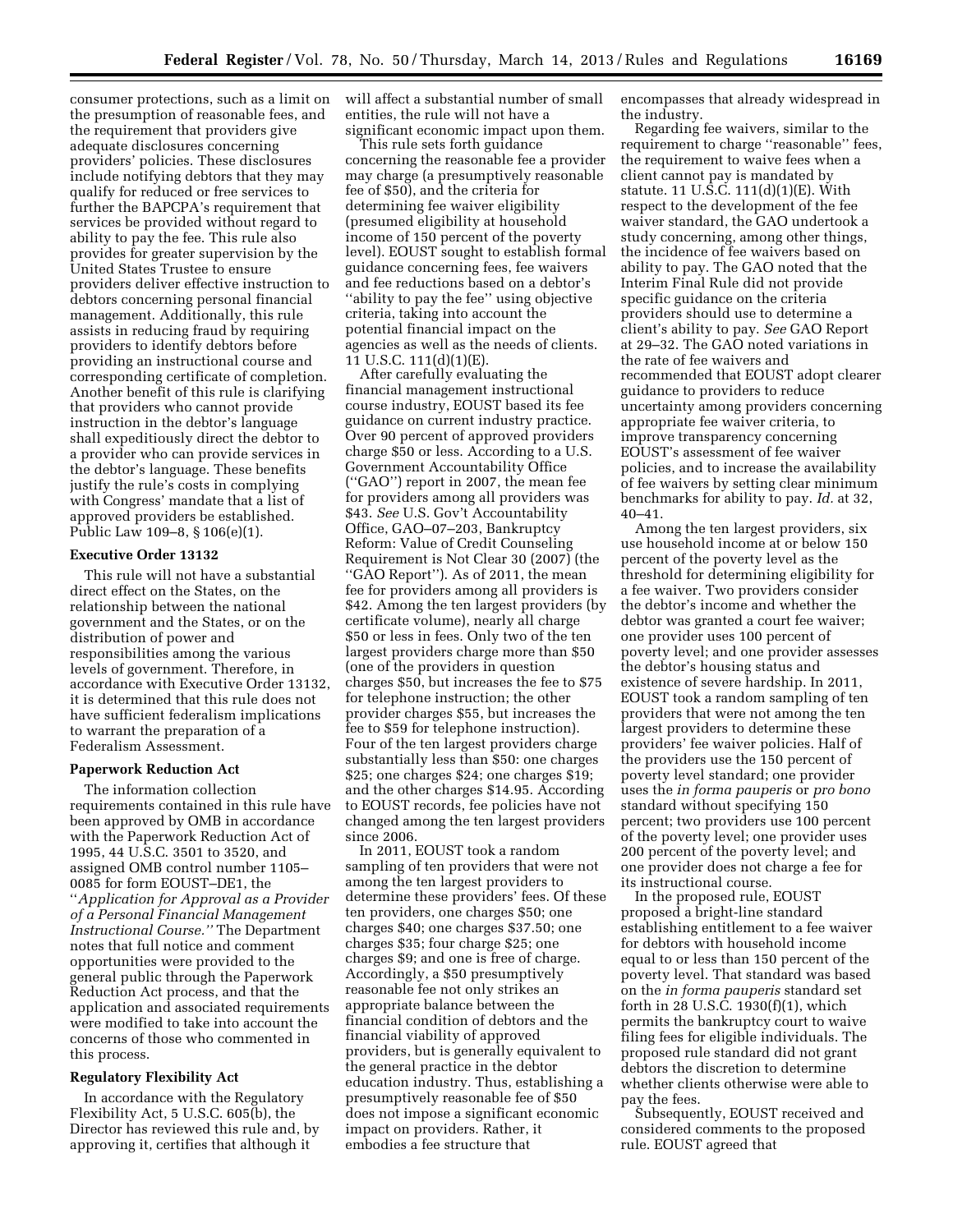implementation of the proposed standardized fee waiver raised some policy concerns. Because standardization fails to take into account local differences, disparate impact on providers may result when providers located in geographic areas of concentrated low income individuals are required to grant fee waivers at a higher rate than those in more affluent areas. Although a provider may apply to EOUST to increase its fee by demonstrating that its costs of delivering services (including opportunity costs associated with waived or reduced fees) justify the proposed fee, increases in fees ultimately shift the fee burden to those debtors more able to pay. As of July 2009, according to self-reporting by approved debtor education providers, without the proposed mandatory fee waiver, 12.2 percent of certificates were issued at no cost, with another 13.9 percent issued at reduced cost. In comparison, based on available data from 2005, approximately 30 percent of chapter 7 debtors were eligible to apply for a waiver of the court filing fee pursuant to the 150 percent *in forma pauperis* standard. Based on this analysis, EOUST concluded that if providers were subject to a mandatory fee waiver policy with respect to all such debtors based on the *in forma pauperis* standard, some providers might suffer financial losses that would render them unable to provide services, reducing capacity to serve the overall debtor population.

Accordingly, EOUST revised this rule to include a rebuttable presumption to the objective fee waiver standard. In adopting the presumption, EOUST seeks to balance the need for an objective fee waiver standard and complying with 11 U.S.C. 111(d)(1)(E) with providers' need to collect adequate fees for services provided. Under the rebuttable presumption, a debtor with household income equal to or less than 150 percent of the poverty level is presumptively entitled to a fee waiver, but the provider may determine, based on information it receives from the debtor, that the debtor actually is able to pay the fee in part. In that case, the provider may charge the debtor a reduced fee, taking into account the debtor's actual ability to pay. This rebuttable presumption balances the need for an objective fee waiver standard, consumer protection, and the need to ensure provider compliance with the Bankruptcy Code with the providers' need to collect adequate fees.

Additionally, although EOUST considered indexing fee waivers to debtor income, EOUST determined that

such an indexing system fails to take into account the variation in ability to pay for debtors at the same income level. For example, two debtors may have income at 150 percent of the poverty level, but one debtor lives in a rent-free home and has few expenses while the other has significant expenses, such as accumulated medical debts or child support payments. An inflexible indexing standard does not take into account the individual's actual ability to pay the fee, as set forth in 11 U.S.C. 111(d)(1)(E). EOUST concluded that each provider should determine each debtor's eligibility based on the debtor's individual financial circumstances.

## **Unfunded Mandates Reform Act of 1995**

This rule does not require the preparation of an assessment statement in accordance with the Unfunded Mandates Reform Act of 1995, 2 U.S.C. 1531. This rule does not include a federal mandate that may result in the annual expenditure by State, local, and tribal governments, in the aggregate, or by the private sector, of more than the annual threshold established by the Act (\$100 million). Therefore, no actions were deemed necessary under the provisions of the Unfunded Mandates Reform Act of 1995.

# **Small Business Regulatory Enforcement Fairness Act of 1996**

This rule is not a major rule as defined by section 804 of the Small Business Regulatory Enforcement Fairness Act of 1996, 5 U.S.C. 801 *et seq.* This rule will not result in an annual effect on the economy of \$100 million or more; a major increase in costs or prices; or significant adverse effects on competition, employment, investment, productivity, and innovation; or on the ability of United States-based companies to compete with foreign-based companies in domestic and export markets.

# **Privacy Act Statement**

Section 111 of title 11, United States Code, authorizes the collection of this information. The primary use of this information is by the United States Trustee to approve providers of a personal financial management instructional course. The United States Trustee will not share this information with any other entity unless authorized under the Privacy Act, 5 U.S.C. 552a *et seq.* EOUST has published a System of Records Notice that delineates the routine use exceptions authorizing disclosure of information. 71 FR 59,818, 59,827 (Oct. 11, 2006), JUSTICE/UST–

005, Credit Counseling and Debtor Education Files and Associated Records.

Public Law 104–134 (April 26, 1996) requires that any person doing business with the federal government furnish a Social Security Number or Tax Identification Number. This is an amendment to section 7701 of title 31, United States Code. Furnishing the Social Security Number, as well as other data, is voluntary, but failure to do so may delay or prevent action on the application.

## **List of Subjects in 28 CFR Part 58**

Administrative practice and procedure, Bankruptcy, Credit and debts.

Accordingly, for the reasons set forth in the preamble, Part 58 of chapter I of title 28 of the Code of Federal Regulations is amended as follows:

## **PART 58—[AMENDED]**

■ 1. The authority citation for Part 58 continues to read as follows:

**Authority:** 5 U.S.C. 301, 552; 11 U.S.C. 109(h), 111, 521(b), 727(a)(11), 1141(d)(3), 1202, 1302, 1328(g), 28 U.S.C. 509, 510, 586, 589b.

■ 2. Sections 58.25 through 58.27 are revised to read as follows:

### **§ 58.25 Definitions.**

(a) The following definitions apply to §§ 58.25 through and including 58.36 of this Part, as well as the applications and other materials providers submit in an effort to establish they meet the requirements necessary to become an approved provider of a personal financial management instructional course.

(b) These terms shall have these meanings:

(1) The term ''accreditation'' means the recognition or endorsement that an accrediting organization bestows upon a provider because the accrediting organization has determined the provider meets or exceeds all the accrediting organization's standards;

(2) The term ''accrediting organization'' means either an entity that provides accreditation to providers or provides certification to instructors, provided, however, that an accrediting organization shall:

(i) Not be a provider or affiliate of any provider; and

(ii) Be deemed acceptable by the United States Trustee;

(3) The term ''affiliate'' means: (i) Every entity that is an affiliate of the provider, as the term ''affiliate'' is defined in 11 U.S.C. 101(2), except that the word ''provider'' shall be substituted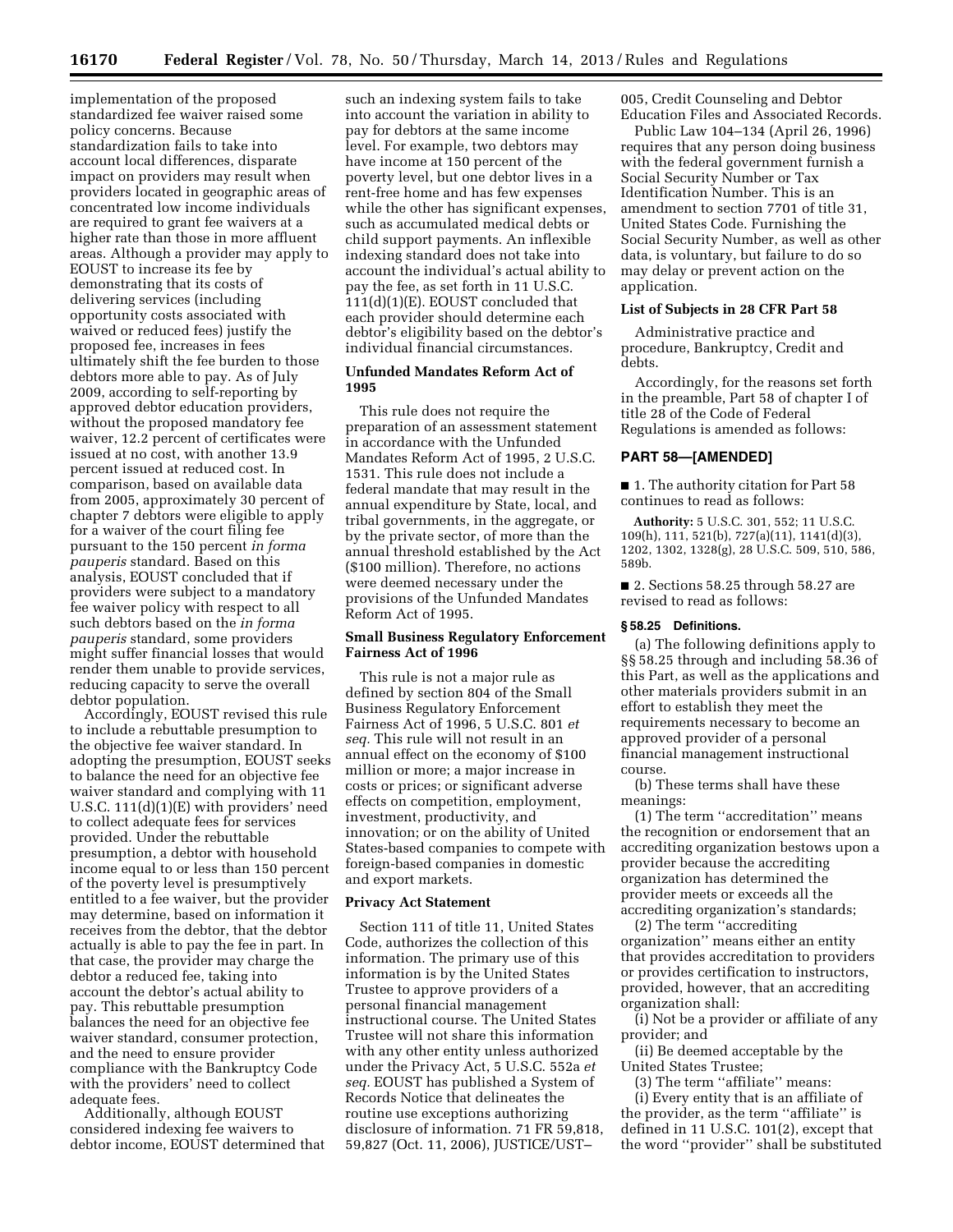for the word ''debtor'' in 11 U.S.C. 101(2);

(ii) Each of a provider's officers and each of a provider's directors; and

(iii) Every relative of a provider's officers and every relative of a provider's directors;

(4) The term ''application'' means the application and related forms, including appendices, approved by the Office of Management and Budget as form EOUST–DE1, *Application for Approval as a Provider of a Personal Financial Management Instructional Course,* as it shall be amended from time to time;

(5) The term ''approved list'' means the list of providers currently approved by a United States Trustee under 11 U.S.C. 111 as currently published on the United States Trustee Program's Internet site, which is located on the United States Department of Justice's Internet site;

(6) The term ''approved provider'' means a provider currently approved by a United States Trustee under 11 U.S.C. 111 as an approved provider of a personal financial management instructional course eligible to be included on one or more lists maintained under 11 U.S.C. 111(a)(1);

(7) The term ''certificate'' means the document an approved provider shall provide to a debtor after the debtor completes an instructional course, if the approved provider does not notify the appropriate bankruptcy court in accordance with the Federal Rules of Bankruptcy Procedure that a debtor has completed the instructional course;

(8) The term ''debtor'' shall have the meaning given that term in 11 U.S.C. 101(13), to the extent that individual has sought an instructional course from an approved provider;

(9) The term ''Director'' means the person designated or acting as the Director of the Executive Office for United States Trustees;

(10) The term ''effective instruction'' means the actual receipt of an instructional course by a debtor from an approved provider, and all other applicable services, rights, and protections specified in:

(i) 11 U.S.C. 111; and

(ii) this part;

(11) The term ''entity'' shall have the meaning given that term in 11 U.S.C. 101(15);

(12) The terms ''fee'' and ''fee policy'' each mean the aggregate of all fees an approved provider charges debtors for providing an instructional course, including the fees for any materials; ''fee policy'' shall also mean the objective criteria the provider uses in determining whether to waive or reduce any fee, contribution, or payment;

(13) The term ''final decision'' means the written determination issued by the Director based upon the review of the United States Trustee's decision either to deny a provider's application or to remove an approved provider from the approved list;

(14) The term ''financial benefit'' means any interest equated with money or its equivalent, including, but not limited to, stocks, bonds, other investments, income, goods, services, or receivables;

(15) The term ''governmental unit'' shall have the meaning given that term in 11 U.S.C. 101(27);

(16) The term ''independent contractor'' means a person or entity who provides any goods or services to an approved provider other than as an employee and as to whom the approved provider does not:

(i) Direct or control the means or methods of delivery of the goods or services being provided;

(ii) Make financial decisions concerning the business aspects of the goods or services being provided; and (iii) Have any common employees;

(17) The term ''instructional course'' means a course in personal financial management that is approved by the United States Trustee under 11 U.S.C. 111 and this part, including the learning materials and methodologies in § 58.33(f), which is to be taken and completed by the debtor after the filing of a bankruptcy petition and before receiving a discharge under 11 U.S.C. 727(a)(11), 1141(d)(3) or 1328(g)(1);

(18) The term ''instructor'' means an individual who teaches, presents or explains substantive instructional course materials to debtors, whether provided in person, by telephone, or through the Internet;

(19) The term ''languages offered'' means every language other than English in which an approved provider offers an instructional course;

(20) The term ''legal advice'' shall have the meaning given that term in 11 U.S.C. 110(e)(2);

(21) The term ''limited English proficiency'' refers to individuals who:

(i) Do not speak English as their primary language; and

(ii) Have a limited ability to read, write, speak, or understand English; (22) The term ''material change''

means, alternatively, any change:

(i) In the name, structure, principal contact, management, instructors, physical location, instructional course, fee policy, language services, or method of delivery of an approved provider; or

(ii) That renders inapplicable, inaccurate, incomplete, or misleading any statement a provider previously made:

(A) In its application or related materials; or

(B) To the United States Trustee; (23) The term ''method of delivery'' means one or more of the three methods by which an approved provider can provide some component of an instructional course to debtors, including:

(i) ''In person'' delivery, which applies when a debtor primarily receives an instructional course at a physical location with an instructor physically present in that location, and with the instructor providing oral and/ or written communication to the debtor at the facility;

(ii) ''Telephone'' delivery, which applies when a debtor primarily receives an instructional course by telephone; and

(iii) ''Internet'' delivery, which applies when a debtor primarily receives an instructional course through an Internet Web site;

(24) The term ''notice'' in § 58.36 means the written communication from the United States Trustee to a provider that its application to become an approved provider has been denied or to an approved provider that it is being removed from the approved list;

(25) The term ''provider'' shall mean any entity that is applying under this part for United States Trustee approval to be included on a publicly available list in one or more United States district courts, as authorized by 11 U.S.C. 111(a)(1), and shall also mean, whenever appropriate, an approved provider;

(26) The term ''referral fees'' means money or any other valuable consideration paid or transferred between an approved provider and another entity in return for that entity, directly or indirectly, identifying, referring, securing, or in any other way encouraging any debtor to receive an instructional course from the approved provider;

(27) The term ''relative'' shall have the meaning given that term in 11 U.S.C. 101(45);

(28) The term ''request for review'' means the written communication from a provider to the Director seeking review of the United States Trustee's decision either to deny the provider's application or to remove the provider from the approved list;

(29) The term ''state'' means state, commonwealth, district, or territory of the United States;

(30) The term ''United States Trustee'' means, alternatively:

(i) The Executive Office for United States Trustees;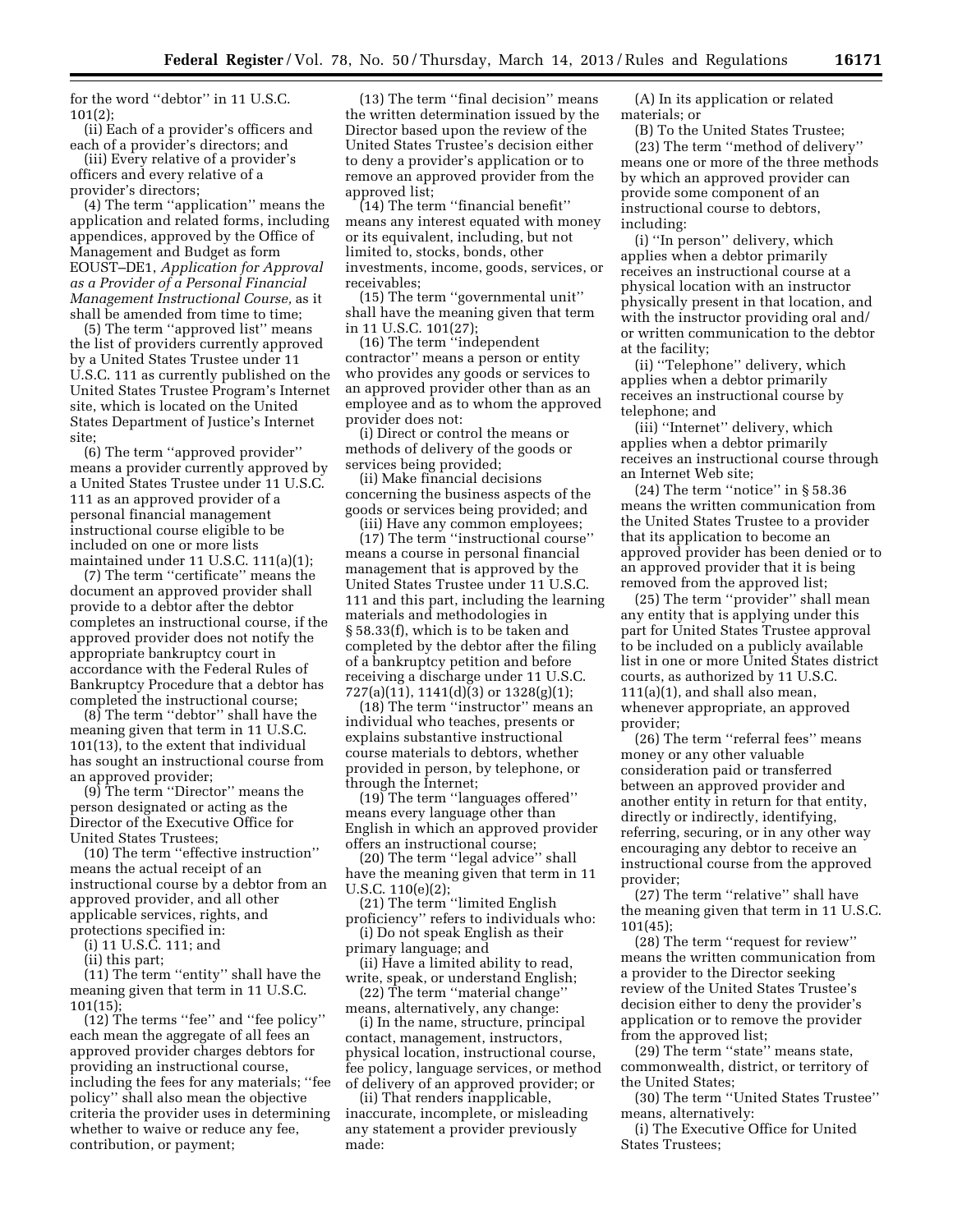(ii) A United States Trustee appointed under 28 U.S.C. 581;

(iii) A person acting as a United States Trustee;

(iv) An employee of a United States Trustee; or

(v) Any other entity authorized by the Attorney General to act on behalf of the United States under this part.

## **§ 58.26 Procedures all providers shall follow when applying to become approved providers.**

(a) A provider applying to become an approved provider shall obtain an application, including appendices, from the United States Trustee.

(b) The provider shall complete the application, including its appendices, and attach the required supporting documents requested in the application.

(c) The provider shall submit the original of the completed application, including completed appendices and the required supporting documents, to the United States Trustee at the address specified on the application form.

(d) The application shall be signed by a representative of the provider who is authorized under applicable law to sign on behalf of the applying provider.

(e) The signed application, completed appendices, and required supporting documents shall be accompanied by a writing, signed by the signatory of the application and executed on behalf of the signatory and the provider, certifying the application does not:

(1) Falsify, conceal, or cover up by any trick, scheme or device a material fact;

(2) Make any materially false, fictitious, or fraudulent statement or representation; or

(3) Make or use any false writing or document knowing the same to contain any materially false, fictitious, or fraudulent statement or entry.

(f) The United States Trustee shall not consider an application, and it may be returned if:

(1) It is incomplete;

(2) It fails to include the completed appendices or all of the required supporting documents; or

(3) It is not accompanied by the certification identified in the preceding subsection.

(g) The United States Trustee shall not consider an application on behalf of a provider, and it shall be returned if:

(1) It is submitted by any entity other than the provider; or

(2) Either the application or the accompanying certification is executed by any entity other than a representative of the provider who is authorized under applicable law to sign on behalf of the provider.

(h) By the act of submitting an application, a provider consents to the release and disclosure of its name, contact information, and nonconfidential business information relating to the services it provides on the approved list should its application be approved.

### **§ 58.27 Automatic expiration of providers' status as approved providers.**

(a) Except as provided in § 58.28(c), if an approved provider was not an approved provider immediately prior to the date it last obtained approval to be an approved provider, such an approved provider shall cease to be an approved provider six months from the date on which it was approved unless the United States Trustee approves an additional one year period.

(b) Except as provided in § 58.28(c), if an approved provider was an approved provider immediately prior to the date it last obtained approval to be an approved provider, such a provider shall cease to be an approved provider one year from the date on which it was last approved to be an approved provider unless the United States Trustee approves an additional one year period.

■ 3. Sections 58.28 through 58.36 are added and read as follows:

## **§ 58.28 Procedures all approved providers shall follow when applying for approval to act as an approved provider for an additional one year period.**

(a) To be considered for approval to act as an approved provider for an additional one year term, an approved provider shall reapply by complying with all the requirements specified for providers under 11 U.S.C. 111, and under this part.

(b) Such a provider shall apply no later than 45 days prior to the expiration of its six month probationary period or annual period to be considered for approval for an additional one year period, unless a written extension is granted by the United States Trustee.

(c) An approved provider that has complied with all prerequisites for applying to act as an approved provider for an additional one year period may continue to operate as an approved provider while its application is under review by the United States Trustee, so long as either the application for an additional one year period is timely submitted, or a provider receives a written extension from the United States Trustee.

## **§ 58.29 Renewal for an additional one year period.**

If an approved provider's application for an additional one year period is

approved, such renewal period shall begin to run from the later of:

(a) The day after the expiration date of the immediately preceding approval period; or

(b) The actual date of approval of such renewal by the United States Trustee.

## **§ 58.30 Mandatory duty of approved providers to notify United States Trustees of material changes.**

(a) An approved provider shall immediately notify the United States Trustee in writing of any material change.

(b) An approved provider shall immediately notify the United States Trustee in writing of any failure by the approved provider to comply with any standard or requirement specified in 11 U.S.C. 111, this part, or the terms under which the United States Trustee approved it to act as an approved provider.

(c) An approved provider shall immediately notify the United States Trustee in writing of any of the following events:

(1) Cessation of business by the approved provider or by any office of the provider, or withdrawal from any federal judicial district(s) where the approved provider is approved;

(2) Any investigation of, or any administrative or judicial action brought against, the approved provider by any governmental unit;

(3) Any action by a governmental unit or a court to suspend or revoke the approved provider's articles of incorporation, or any license held by the approved provider, or any authorization necessary to engage in business; or

(4) A suspension, or action to suspend, any accreditation held by the approved provider, or any withdrawal by the approved provider of any application for accreditation, or any denial of any application of the approved provider for accreditation; or

(5) [reserved].

(d) A provider shall notify the United States Trustee in writing if any of the changes identified in paragraphs (a) through (c) of this section occur while its application to become an approved provider is pending before the United States Trustee.

(e) An approved provider whose name or other information appears incorrectly on the approved list shall immediately submit a written request to the United States Trustee asking that the information be corrected.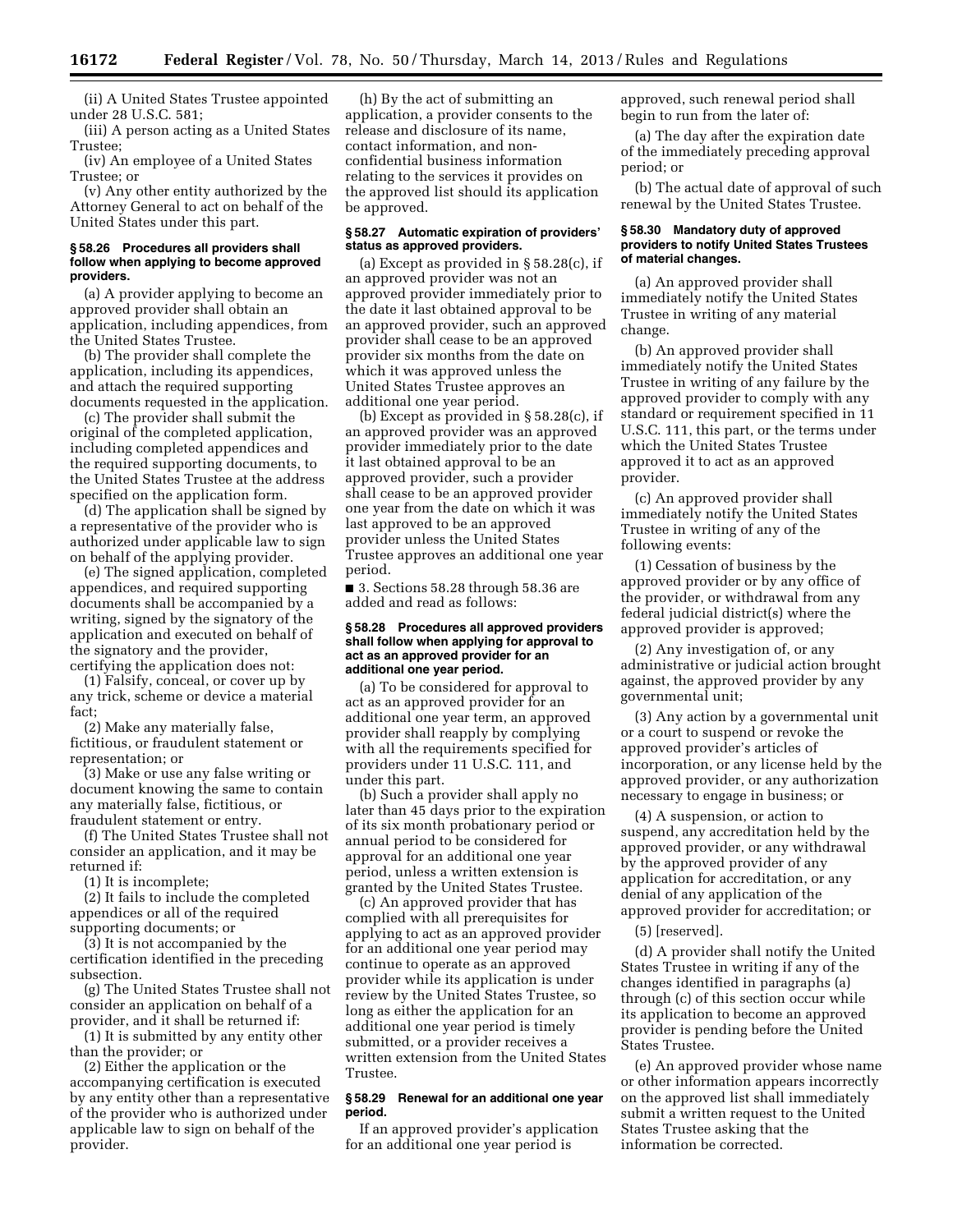## **§ 58.31 Mandatory duty of approved providers to obtain prior consent of the United States Trustee before taking certain actions.**

(a) By accepting the designation to act as an approved provider, a provider agrees to obtain approval from the United States Trustee, prior to making any of the following changes:

(1) The engagement of an independent contractor to provide an instructional course;

(2) Any increase in the fees received from debtors for an instructional course or a change in the provider's fee policy;

(3) Expansion into additional federal judicial districts;

(4) Any changes to the method of delivery the approved provider employs to provide an instructional course; or

(5) Any changes in the approved provider's instructional course.

(b) A provider applying to become an approved provider shall also obtain approval from the United States Trustee before taking any action specified in paragraph (a) of this section. It shall do so by submitting an amended application. The provider's amended application shall be accompanied by a contemporaneously executed writing, signed by the signatory of the application, that makes the certifications specified in § 58.26(e).

(c) An approved provider shall not transfer or assign its United States Trustee approval to act as an approved provider.

### **§ 58.32 Continuing requirements for becoming and remaining approved providers.**

(a) To become an approved provider, a provider must affirmatively establish, to the satisfaction of the United States Trustee, that the provider at the time of approval:

(1) Satisfies every requirement of this part; and

(2) Provides effective instruction to its debtors.

(b) To remain an approved provider, an approved provider shall affirmatively establish, to the satisfaction of the United States Trustee, that the approved provider:

(1) Has satisfied every requirement of this part;

 $(2)$  Has provided effective instruction to its debtors; and

(3) Will continue to satisfy both

paragraphs (b)(1) and (2) of this section in the future.

## **§ 58.33 Minimum qualifications providers shall meet to become and remain approved providers.**

To meet the minimum qualifications set forth in § 58.32, and in addition to the other requirements set forth in this

part, providers and approved providers shall comply with paragraphs (a) through (n) of this section on a continuing basis:

(a) *Compliance with all laws.* A provider shall comply with all applicable laws and regulations of the United States and each state in which the provider provides an instructional course including, without limitation, all laws governing licensing and registration.

(b) *Prohibition on legal advice.* A provider shall not provide legal advice. (c) *Ethical standards.* A provider shall:

(1) Ensure no member of the board of directors or trustees, officer or supervisor is a relative of an employee of the United States Trustee, a trustee appointed under 28 U.S.C. 586(a)(1) for any federal judicial district where the provider is providing or is applying to provide an instructional course, a federal judge in any federal judicial district where the provider is providing or is applying to provide an instructional course, or a federal court employee in any federal judicial district where the provider is providing or is applying to provide an instructional course;

(2) Not enter into any referral agreement or receive any financial benefit that involves the provider paying to or receiving from any entity or person referral fees for the referral of debtors to or by the provider; and

(3) Not enter into agreements involving an instructional course that create a conflict of interest; and

(4) Not contact any debtor utilizing the United States Postal Service, or other mail carrier, or electronic mail for the purpose of soliciting debtors to utilize the provider's instructional course, unless:

(i) Any such solicitations include the phrase ''This is an advertisement for services" or "This is a solicitation;"

(ii) Prominently displayed at the beginning of each page of the solicitation;

(iii) In a font size larger than or equal to the largest font size otherwise used in the solicitation;

(iv) Any such solicitations include only logos, seals, or similar marks that are substantially dissimilar to the logo, seal, or similar mark of any agency or court of the United States government, including but not limited to the United States Trustee Program.

(d) *Instructor training, certification and experience.* A provider shall:

(1) Use only instructors who possess adequate experience providing an instructional course, which shall mean that each instructor either:

(i) Holds one of the certifications listed below and who has complied with all continuing education requirements necessary to maintain that certification:

(A) Certified as a Certified Financial Planner;

(B) Certified as a credit counselor by an accrediting organization;

(C) Registered as a Registered Financial Consultant; or

(D) Certified as a Certified Public Accountant; or

(ii) Has successfully completed a course of study or worked a minimum of six months in a related area such as personal finance, budgeting, or credit or debt management. A course of study must include training in personal finance, budgeting, or credit or debt management. An instructor shall also receive annual continuing education in the areas of personal finance, budgeting, or credit or debt management;

(2) Demonstrate adequate experience, background, and quality in providing an instructional course, which shall mean that, at a minimum, the provider shall either:

(i) Have experience in providing an instructional course for the two years immediately preceding the relevant application date; or

(ii) For each office providing an instructional course, employ at least one supervisor who has met the qualifications in paragraph (d)(2)(i) of this section for no fewer than two of the five years preceding the relevant application date; and

(iii) If offering any component of an instructional course by a telephone or Internet method of delivery, use only instructors who, in addition to all other requirements, demonstrate sufficient experience and proficiency in providing such an instructional course by those methods of delivery, including proficiency in employing verification procedures to ensure the person receiving the instructional course is the debtor, and to determine whether the debtor has completely received an instructional course.

(e) *Use of the telephone and the Internet to deliver a component of an instructional course.* A provider shall:

(1) Not provide any debtor a diminished instructional course because the debtor receives any portion of the instructional course by telephone or Internet;

(2) Confirm the identity of the debtor before commencing an instructional course by telephone or Internet by:

(i) Obtaining one or more unique personal identifiers from the debtor and assigning an individual access code,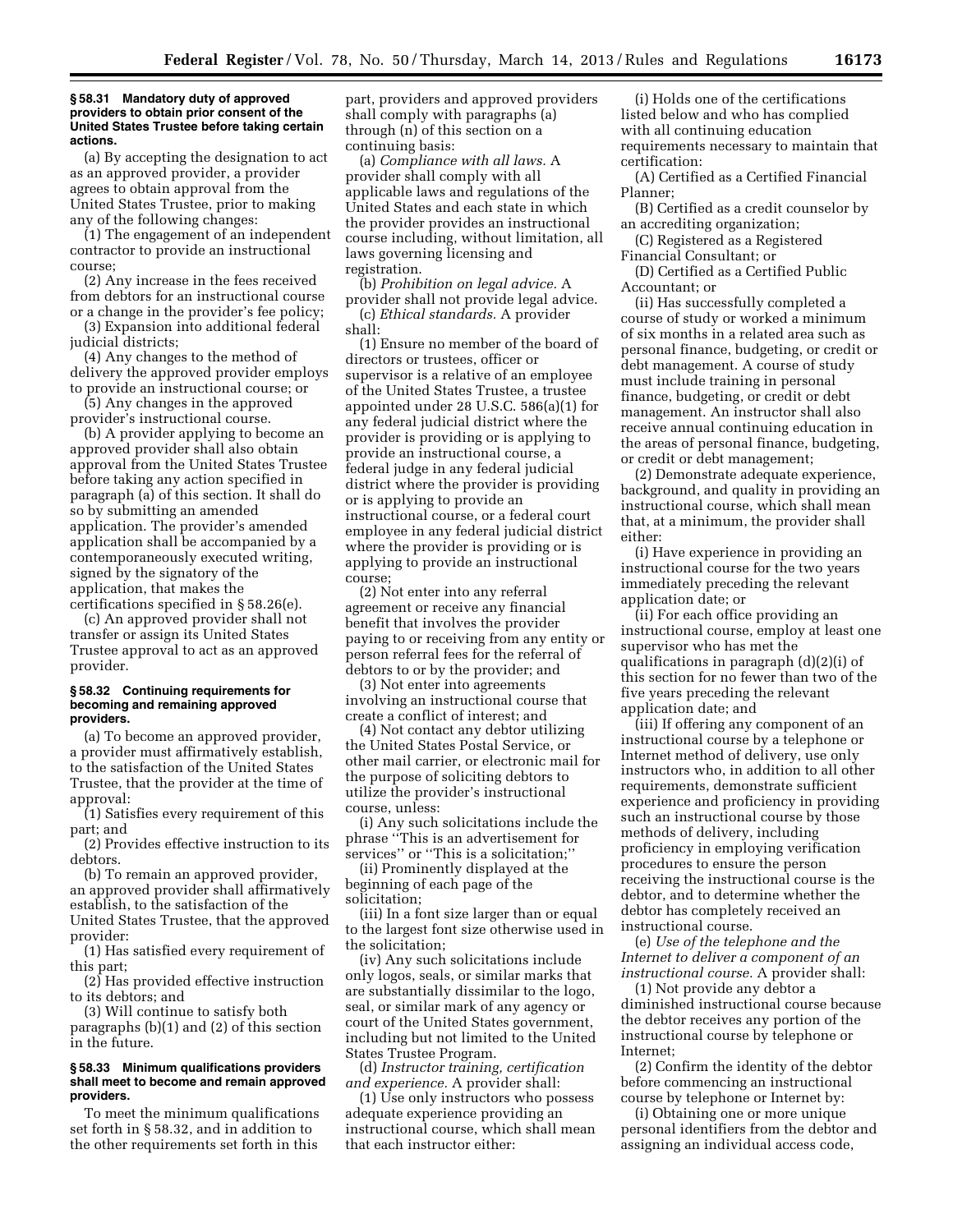user ID, or password at the time of enrollment;

(ii) Requiring the debtor to provide the appropriate access code, user ID, or password, and also one or more of the unique personal identifiers during the course of delivery of the instructional course; and

(iii) Employing adequate means to measure the time spent by the debtor to complete the instructional course.

(f) *Learning materials and methodologies.* A provider shall provide learning materials to assist debtors in understanding personal financial management and that are consistent with 11 U.S.C. 111, and this part, which include written information and instruction on all of the following topics:

(1) Budget development, which consists of the following:

(i) Setting short-term and long-term financial goals, as well as developing skills to assist in achieving these goals;

(ii) Calculating gross monthly income and net monthly income; and

(iii) Identifying and classifying monthly expenses as fixed, variable, or periodic;

(2) Money management, which consists of the following:

(i) Keeping adequate financial records;

(ii) Developing decision-making skills required to distinguish between wants and needs, and to comparison shop for goods and services;

(iii) Maintaining appropriate levels of insurance coverage, taking into account the types and costs of insurance; and

(iv) Saving for emergencies, for periodic payments, and for financial goals;

(3) Wise use of credit, which consists of the following:

(i) Identifying the types, sources, and costs of credit and loans;

(ii) Identifying debt warning signs;

(iii) Discussing appropriate use of

credit and alternatives to credit use; and (iv) Checking a credit rating;

(4) Consumer information, which consists of the following:

(i) Identifying public and nonprofit resources for consumer assistance; and

(ii) Identifying applicable consumer protection laws and regulations, such as those governing correction of a credit record and protection against consumer fraud; and

(5) Coping with unexpected financial crisis, which consists of the following:

(i) Identifying alternatives to additional borrowing in times of

unanticipated events; and (ii) Seeking advice from public and

private service agencies for assistance. (g) *Course procedures.* 

(1) Generally, a provider shall:

(i) Ensure the instructional course contains sufficient learning materials and teaching methodologies so that the debtor receives a minimum of two hours of instruction, regardless of the method of delivery of the course;

(ii) Use its best efforts to collect from each debtor a completed course evaluation at the end of the instructional course. At a minimum, the course evaluation shall include the information contained in Appendix E of the application to evaluate the effectiveness of the instructional course;

(2) For an instructional course

delivered in person, the provider shall: (i) Ensure that an instructor is present to instruct and interact with debtors; and

(ii) Limit class size to ensure an effective presentation of the instructional course materials;

(3) For instructional courses delivered by the telephone, the provider shall:

(i) Ensure an instructor is telephonically present to instruct and interact with debtors;

(ii) Provide learning materials to debtors before the telephone instructional course session;

(iii) Incorporate tests into the curriculum that support the learning materials, ensure completion of the course, and measure comprehension;

(iv) Ensure review of tests prior to the completion of the instructional course; and

(v) Ensure direct oral communication from an instructor by telephone or in person with all debtors who fail to complete the test in a satisfactory manner or who receive less than a 70 percent score;

(4) For instructional courses delivered through the Internet, the provider shall:

(i) Comply with  $\S 58.33(g)(3)(iii)$ , (iv), and (v); provided, however, that to the extent instruction takes place by Internet, the provider may comply with § 58.33(g)(3)(v) by ensuring direct communication from an instructor by electronic mail, live chat, or telephone; and

(ii) Respond to a debtor's questions or comments within one business day.

(h) *Services to hearing and hearingimpaired debtors.* A provider shall furnish toll-free telephone numbers for both hearing and hearing-impaired debtors whenever telephone communication is required. The provider shall provide telephone amplification, sign language services, or other communication methods for hearing-impaired debtors.

(i) [reserved].

(j) *Services to debtors with special needs.* A provider that provides any

portion of its instructional course in person shall comply with all federal, state and local laws governing facility accessibility. A provider shall also provide or arrange for communication assistance for debtors with special needs who have difficulty making their service needs known.

(k) *Mandatory disclosures to debtors.*  Prior to providing any information to or obtaining any information from a debtor, and prior to delivering an instructional course, a provider shall disclose:

(1) The provider's fee policy, including any fees associated with generation of the certificate;

(2) The provider's policies enabling debtors to obtain an instructional course for free or at reduced rates based upon the debtor's lack of ability to pay. To the extent an approved provider publishes information concerning its fees on the Internet, such fee information must include the provider's policies enabling debtors to obtain an instructional course for free or at reduced rates based upon the debtor's lack of ability to pay;

(3) The provider's policy to provide free bilingual instruction or professional interpreter assistance to any limited English proficient debtor;

(4) The instructors' qualifications;

(5) The provider's policy prohibiting it from paying or receiving referral fees for the referral of debtors;

(6) The provider's obligation to provide a certificate to the debtor promptly upon the completion of an instructional course;

(7) The fact that the provider might disclose debtor information to the United States Trustee in connection with the United States Trustee's oversight of the provider, or during the investigation of complaints, during onsite visits, or during quality of service reviews;

(8) The fact that the United States Trustee has reviewed only the provider's instructional course (and, if applicable, its services as a credit counseling agency pursuant to 11 U.S.C. 111(c)), and the fact that the United States Trustee has neither reviewed nor approved any other services the provider provides to debtors; and

(9) The fact that a debtor will only receive a certificate if the debtor completes an instructional course.

(l) *Complaint Procedures.* A provider shall employ complaint procedures that adequately respond to debtors' concerns.

(m) *Provider records.* A provider shall prepare and retain records that enable the United States Trustee to evaluate whether the provider is providing effective instruction and acting in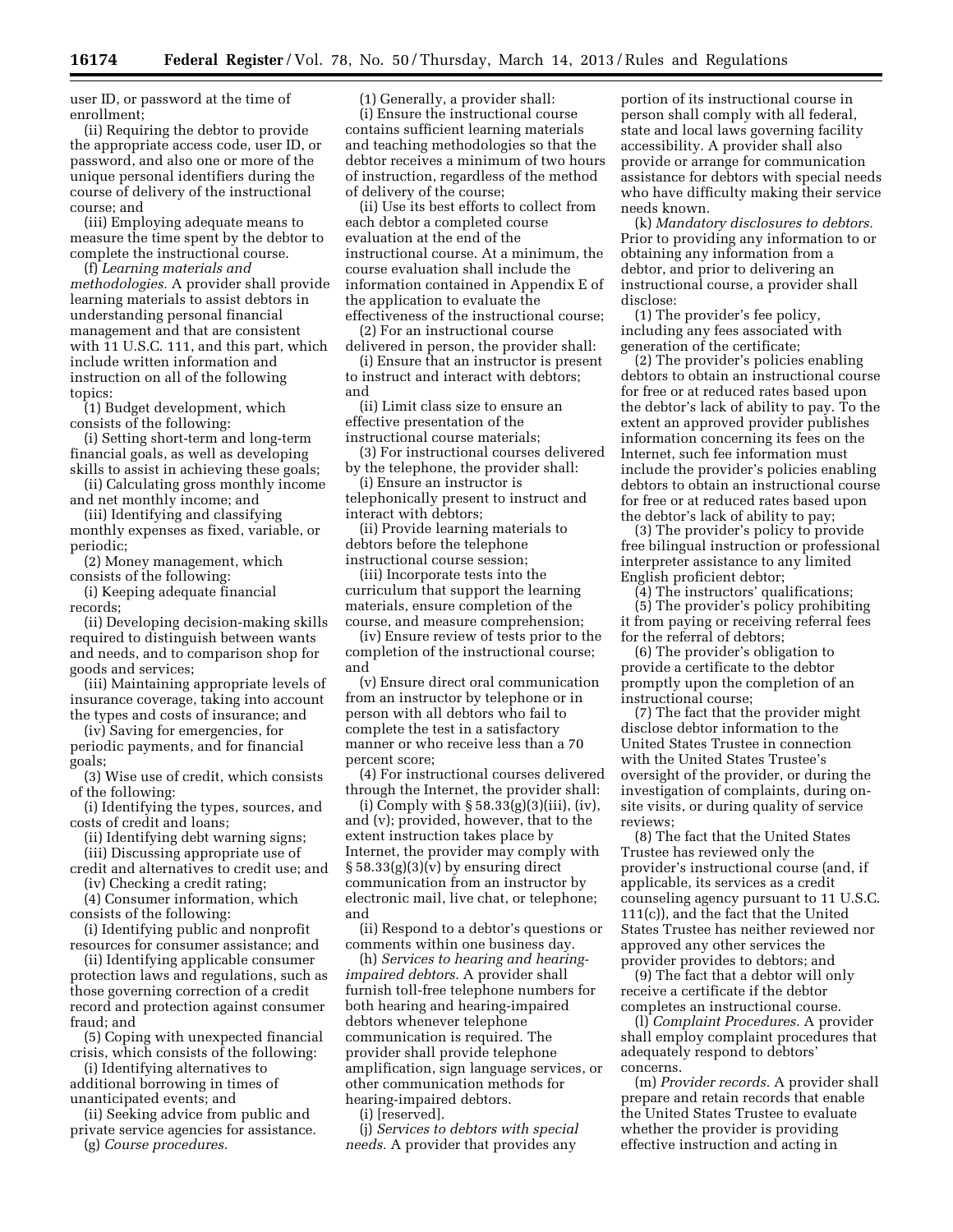compliance with all applicable laws and this part. All records, including documents bearing original signatures, shall be maintained in either hard copy form or electronically in a format widely available commercially. Records that the provider shall prepare and retain for a minimum of two years, and permit review of by the United States Trustee upon request, shall include:

(1) Upon the filing of an application for probationary approval, all information requested by the United States Trustee as an estimate, projected to the end of the probationary period, in the form requested by the United States Trustee;

(2) After probationary or annual approval, and for so long as the provider remains on the approved list, semiannual reports of historical data (for the periods ending June 30 and December 31 of each year), of the type and in the form requested by the United States Trustee; these reports shall be submitted within 30 days of the end of the applicable periods specified in this paragraph;

(3) Records concerning the delivery of services to debtors with limited English proficiency and special needs, and to hearing-impaired debtors, including records:

(i) Of the number of such debtors, and the methods of delivery used with respect to such debtors;

(ii) Of which languages are offered or requested, and the type of language support used or requested by such debtors (*e.g.,* bilingual instructor, inperson or telephone interpreter, translated Web instruction);

(iii) Detailing the provider's provision of services to such debtors; and

(iv) Supporting any justification if the provider did not provide services to such debtors, including the number of debtors not served, the languages involved, and the number of referrals provided;

(4) Records concerning the delivery of an instructional course to debtors for free or at reduced rates based upon the debtor's lack of ability to pay, including records of the number of debtors for whom the provider waived all of its fees under § 58.34(b)(1)(i), the number of debtors for whom the provider waived all or part of its fees under § 58.34(b)(1)(ii), and the number of debtors for whom the provider voluntarily waived all or part of its fees under § 58.34(c);

(5) Records of complaints and the provider's responses thereto;

(6) Records that enable the provider to verify the authenticity of certificates their debtors file in bankruptcy cases; and

(7) Records that enable the provider to issue replacement certificates.

(n) *Additional minimum* 

*requirements.* A provider shall: (1) Provide records to the United States Trustee upon request;

(2) Cooperate with the United States Trustee by allowing scheduled and unscheduled on-site visits, complaint investigations, or other reviews of the provider's qualifications to be an approved provider;

(3) Cooperate with the United States Trustee by promptly responding to questions or inquiries from the United States Trustee;

(4) Assist the United States Trustee in identifying and investigating suspected fraud and abuse by any party participating in the instructional course or bankruptcy process;

(5) Take no action that would limit, inhibit, or prevent a debtor from bringing an action or claim for damages against a provider, as provided in 11 U.S.C. 111(g)(2);

(6) Refer debtors seeking an instructional course only to providers that have been approved by a United States Trustee to provide such services;

(7) Comply with the United States Trustee's directions on approved advertising, including without limitation those set forth in Appendix A to the application;

(8) Not disclose or provide to a credit reporting agency any information concerning whether a debtor has received or sought instruction concerning personal financial management from a provider;

(9) Not expose the debtor to commercial advertising as part of or during the debtor's receipt of an instructional course, and never market or sell financial products or services during the instructional course provided, however, this provision does not prohibit a provider from generally discussing all available financial products and services;

(10) Not sell information about any debtor to any third party without the debtor's prior written permission;

(11) Comply with the requirements elsewhere in this part concerning fees for the instructional course and fee waiver policies; and

(12) Comply with the requirements elsewhere in this part concerning certificates.

## **§ 58.34 Minimum requirements to become and remain approved providers relating to fees.**

(a) If a fee for, or relating to, an instructional course is charged by a provider, such fee shall be reasonable: (1) A fee of \$50 or less for an

instructional course is presumed to be

reasonable and a provider need not obtain prior approval of the United States Trustee to charge such a fee;

(2) A fee exceeding \$50 for an instructional course is not presumed to be reasonable and a provider must obtain prior approval from the United States Trustee to charge such a fee. The provider bears the burden of establishing that its proposed fee is reasonable. At a minimum, the provider must demonstrate that its cost for delivering the instructional course justifies the fee. A provider that previously received permission to charge a higher fee need not reapply for permission to charge that fee during the provider's annual review. Any new requests for permission to charge more than previously approved, however, must be submitted to EOUST for approval; and

(3) The United States Trustee shall review the amount of the fee set forth in paragraphs (a)(1) and (2) of this section one year after the effective date of this part and then periodically, but not less frequently than every four years, to determine the reasonableness of the fee. Fee amounts and any revisions thereto shall be determined by current costs, using a method of analysis consistent with widely accepted accounting principles and practices, and calculated in accordance with the provisions of federal law as applicable. Fee amounts and any revisions thereto shall be published in the **Federal Register**.

(b)(1) A provider shall waive the fee in whole or in part whenever a debtor demonstrates a lack of ability to pay the fee.

(i) A debtor presumptively lacks the ability to pay the fee if the debtor's household current income is less than 150 percent of the poverty guidelines updated periodically in the **Federal Register** by the U.S. Department of Health and Human Services under the authority of 42 U.S.C. 9902(2), as adjusted from time to time, for a household or family of the size involved in the fee determination.

(ii) The presumption shall be rebutted, and the provider may charge the debtor a reduced fee, if the provider determines, based on income information the debtor submits to the provider, that the debtor is able to pay the fee in a reduced amount. Nothing in this subsection requires an provider to charge a fee to debtors whose household income exceeds the amount set forth in paragraph (b)(1)(i) of this section, or who are able to demonstrate ability to pay based on income as described in this subsection.

(iii) A provider shall disclose its fee policy, including the criteria on which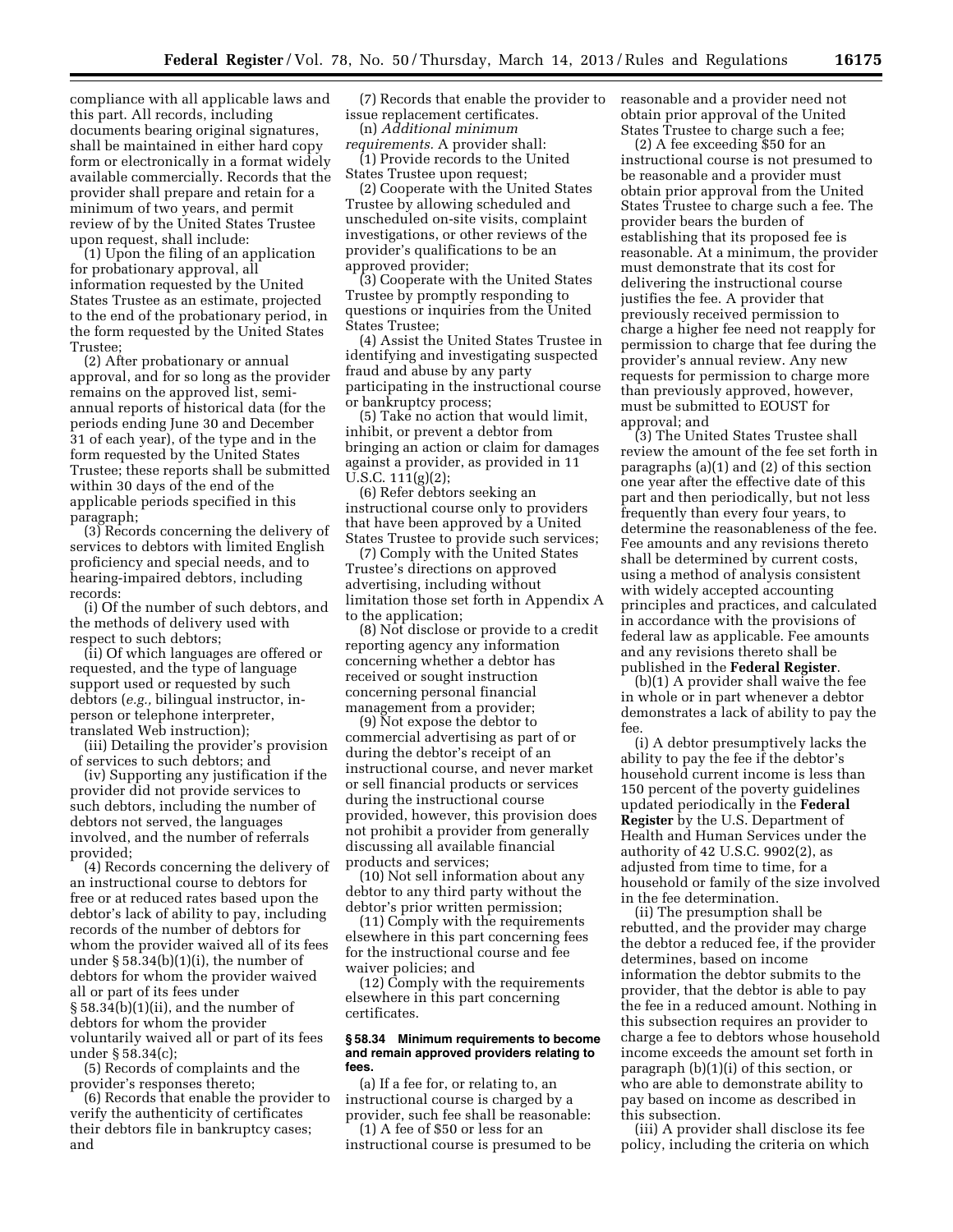it relies in determining a debtor's eligibility for reduced fees, and the provider's policy for collecting fees pursuant to paragraph (b)(1)(ii) of this section, in accordance with § 58.33(k)(2).

(2) The United States Trustee shall review the basis for the mandatory fee waiver policy set forth in paragraph (b)(1) of this section one year after the effective date of this part and then periodically, but not less frequently than every four years, to determine the impact of that fee waiver policy on debtors and providers. Any revisions to the mandatory fee waiver policy set forth in paragraph (b)(1) of this section shall be published in the **Federal Register**.

(c) Notwithstanding the requirements of paragraph (b) of this section, a provider also may waive fees based upon other considerations, including, but not limited to:

(1) The debtor's net worth;

(2) The percentage of the debtor's income from government assistance programs;

(3) Whether the debtor is receiving pro bono legal services in connection with a bankruptcy case; or

(4) If the combined current monthly income, as defined in 11 U.S.C. 101(10A), of the debtor and his or her spouse, when multiplied times twelve, is equal to or less than the amounts set forth in 11 U.S.C. 707(b)(7).

(d) A provider shall not require a debtor to purchase an instructional course in connection with the purchase of any other service offered by the provider.

(e) A provider who is also a chapter 13 standing trustee may only provide the instructional course to debtors in cases in which the trustee is appointed to serve and may not charge any fee to those debtors for the instructional course. A standing chapter 13 trustee may not require debtors in cases administered by the trustee to obtain the instructional course from the trustee. Employees and affiliates of the standing trustee are also bound by the restrictions in this section.

## **§ 58.35 Minimum requirements to become and remain approved providers relating to certificates.**

(a) An approved provider shall send a certificate only to the debtor who took and completed the instructional course, except that an approved provider shall instead send a certificate to the attorney of a debtor who took and completed an instructional course if the debtor specifically directs the provider to do so. In lieu of sending a certificate to the debtor or the debtor's attorney, an

approved provider may notify the appropriate bankruptcy court in accordance with the Federal Rules of Bankruptcy Procedure that a debtor has completed the instructional course.

(b) An approved provider shall send a certificate to a debtor, or notify the appropriate bankruptcy court in accordance with the Federal Rules of Bankruptcy Procedure, that a debtor has completed the instructional course no later than three business days after the debtor completed an instructional course and after completion of a debtor course evaluation form that evaluates the effectiveness of the instructional course. The approved provider shall not withhold the issuance of a certificate or notice of course completion to the appropriate bankruptcy court because of a debtor's failure to submit an evaluation form, though the provider should make reasonable effort to ensure that debtors complete and submit course evaluation forms.

(c) If a debtor has completed instruction, a provider may not withhold certificate issuance or notice of course completion to the appropriate bankruptcy court for any reason, including, without limitation, a debtor's failure to obtain a passing grade on a quiz, examination, or test. A provider may not consider instructional services incomplete based solely on the debtor's failure to pay the fee. Although a test may be incorporated into the curriculum to evaluate the effectiveness of the course and to ensure that the course has been completed, the approved provider cannot deny a certificate to a debtor or notice of course completion to the appropriate bankruptcy court if the debtor has completed the course as designed.

(d) An approved provider shall issue certificates only in the form approved by the United States Trustee, and shall generate the form using the Certificate Generating System maintained by the United States Trustee, except under exigent circumstances with notice to the United States Trustee.

(e) An approved provider shall have sufficient computer capabilities to issue certificates from the United States Trustee's Certificate Generating System.

(f) An approved provider shall issue a certificate, or provide notice of course completion to the appropriate bankruptcy court in accordance with the Federal Rules of Bankruptcy Procedure, with respect to each debtor who completes an instructional course. Spouses receiving an instructional course jointly shall each receive a certificate or notice of course completion to the appropriate

bankruptcy court shall be made for both individuals.

(g) An approved provider shall issue a replacement certificate to a debtor who requests one.

(h) Only an authorized officer, supervisor or employee of an approved provider shall issue a certificate, or provide notice of course completion to the appropriate bankruptcy court, and an approved provider shall not transfer or delegate authority to issue a certificate or provide notice of course completion to any other entity.

(i) An approved provider shall implement internal controls sufficient to prevent unauthorized issuance of certificates.

(j) An approved provider shall ensure the signature affixed to a certificate is that of an officer, supervisor or employee authorized to issue the certificate, in accordance with paragraph (h) of this section, which signature shall be either:

(1) An original signature; or

(2) In a format approved for electronic filing with the court (most typically in the form /s/ name of instructor).

(k) An approved provider shall affix to the certificate the exact name under which the approved provider is incorporated or organized.

(l) An approved provider shall identify on the certificate:

(1) The specific federal judicial district requested by the debtor;

(2) Whether an instructional course was provided in person, by telephone or via the Internet;

(3) The date and time (including the time zone) when instructional services were completed by the debtor; and

(4) The name of the instructor that provided the instructional course.

(m) An approved provider shall affix the debtor's full, accurate name to the certificate. If the instructional course is obtained by a debtor through a duly authorized representative, the certificate shall also set forth the name of the legal representative and legal capacity of that representative.

## **§ 58.36 Procedures for obtaining final provider action on United States Trustees' decisions to deny providers' applications and to remove approved providers from the approved list.**

(a) The United States Trustee shall remove an approved provider from the approved list whenever an approved provider requests its removal in writing.

(b) The United States Trustee may issue a decision to remove an approved provider from the approved list, and thereby terminate the approved provider's authorization to provide an instructional course, at any time.